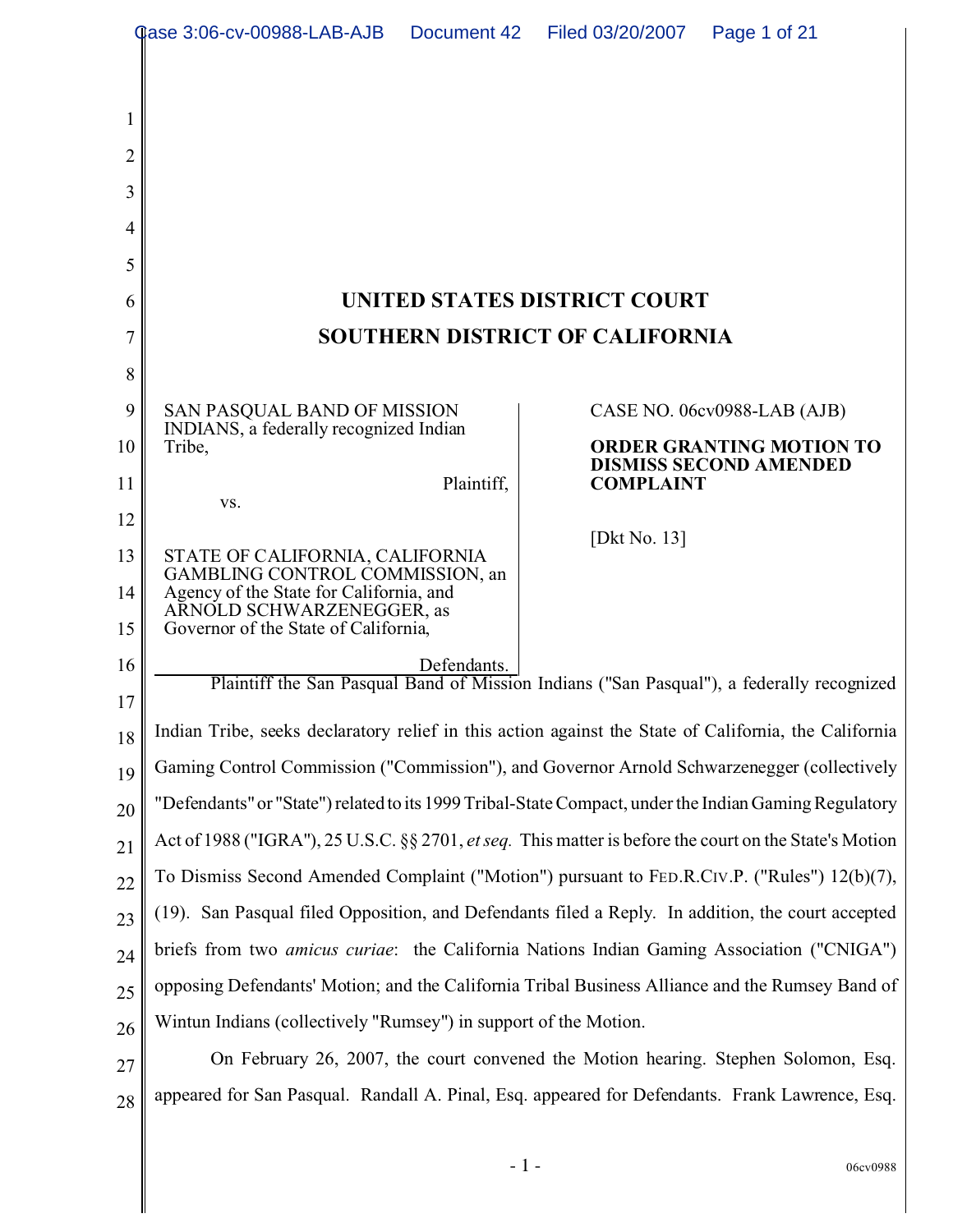1 2 3 appeared for *amicus curiae* CNIGA. Fred J. Hiestand, Esq. appeared for *amicus curiae* Rumsey. Attorneys R. Bruce Evans, Esq., Peter Kaufman, Esq., and Ryan Kroll, Esq. also appeared. For the reasons recited on the record and as discussed below, the Motion is **GRANTED**.

4

### **I. BACKGROUND**

5 6 7 8 9 10 11 12 13 14 The State entered individual Compacts with approximately 60 Indian tribes in September 1999. The Compacts authorize the participating tribes to own and operate Indian Gaming facilities on their Reservations. As pertinent here, the Compacts regulate Class III Gaming Devices (slot machines) and incorporate a formula for calculating the aggregate maximum number of licenses available to all Class III gaming tribes statewide, with an individual tribal limit of 2,000 each. San Pasqual alleges the State denied its application for additional licenses within its individual limit on grounds no more were available. In this action, San Pasqual alleges the State's calculation of the total aggregate number of licenses under the Compact formula is too low. The tribe seeks a judicial determination of the question: what is the correct number of Class III Gaming Device licenses authorized in the aggregate by the State Aggregate Limit formula contained in San Pasqual's Tribal-State Gaming Compact?

15 16 17 18 19 20 21 22 23 24 25 26 27 Defendants contend the Second Amended Complaint ("SA C") must be dismissed on grounds San Pasqual failed to join all 61 other tribes who executed 1999 Compacts materially identical to San Pasqual's. They assert those absent parties are necessary and indispensable to this action because San Pasqual challenges the State's interpretation and application of a formula common to all those Gaming Tribes who obtain Class III device licences under the 1999 Compacts. They argue each individual Compact tribe has a beneficial interest in any judicial construction of the aggregate limit provision and a legally protected stake in this litigation that would be impaired by a favorable judgment for San Pasqual. They also argue disposition of this action in the absence of the other Compact tribes would subject the State to inconsistent obligations. However, the absent tribes cannot be joined because they enjoy tribal sovereign immunity from suit, and Defendants argue neither the State nor San Pasqual can adequately represent all tribal interests. The narrow issue presented here is whether Rule 19, addressing the joinder of parties indispensable for just adjudication, requires dismissal of this action.  $\sqrt{}$ 

28

 $\sqrt{}$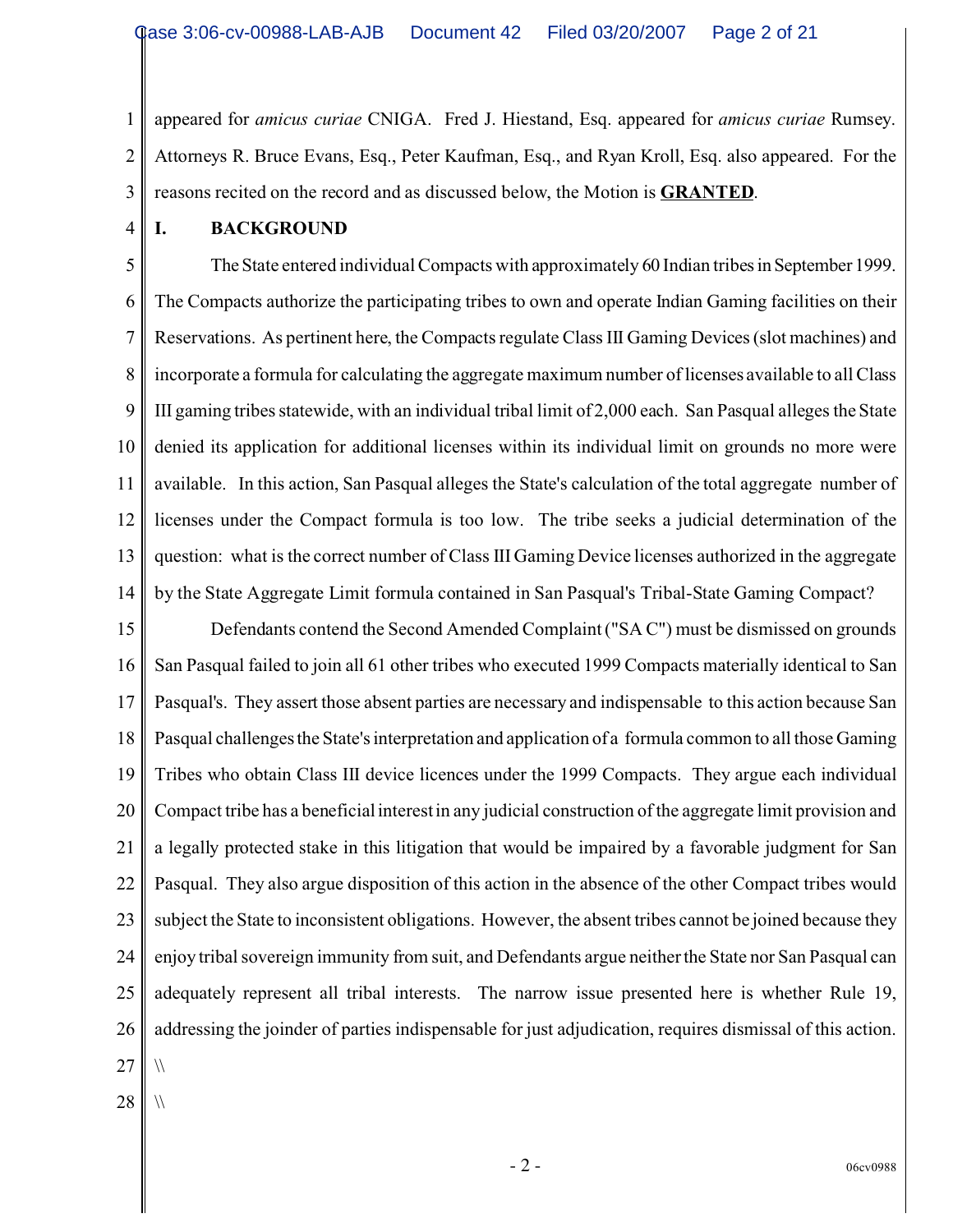## **II. DISCUSSION**

2

1

## **A. Indian Gaming Regulatory Act ("IGRA")**

3 4 5 6 7 8 9 10 11 12 13 14 15 16 17 Congress enacted IGRA, 25 U.S.C. § 2701, *et seq.*, in 1988 to provide a statutory basis for the operation of gaming by Indian tribes as a means "to promote tribal economic development, tribal selfsufficiency, and strong tribal government." 25 U.S.C. § 2701(4). The statute grants states a role in the regulation of Indian gaming. Artichoke Joe's v. Norton, 353 F.3d 712, 715 (9th Cir. 2003). IGRA makes Class III gaming activities lawful on Indian lands if (among other things), the activities are "located in a State that permits such gaming for any purpose by any person, organization, or entity" and are "conducted in conformance with a Tribal-State compact entered into by the Indian tribe and the State under paragraph (3) that is in effect." 25 U.S.C.  $\&$  2710(d)(1)(B),(C). After a tribe and the Governor negotiate a compact in California, the Legislature must ratify it.<sup>1</sup> Cal. Const. art. IV, § 19(f); 25 U.S.C. § 2710(d)(8). The Secretary of the Interior then "is authorized to approve any Tribal-State compact entered into between an Indian tribe and a State governing gaming on Indian lands of such Indian tribe," and may disapprove a Tribal-State compact "only if such compact violates -- (i) any provision of this chapter, (ii) any other provision of Federal law that does not relate to jurisdiction over gaming on Indian lands, or (iii) the trust obligations of the United States to Indians." 25 U.S.C. §  $2710(d)(8)(A)$ , (B). The tribal-State compact becomes effective when the Secretary approves it.

18

### **B. The 1999 Compacts**

19 20 21 22 23 As traced in Defendants' Motion, the State and 57 federally-recognized California Indian tribes (including San Pasqual) executed nearly identical Compacts on September 10, 1999, to enable each of those tribes to conduct Class III gaming on Indian lands as defined by IGRA. Ultimately 62 tribes separately signed the 1999 Compact. The Legislature ratified the 1999 Compacts, and the Secretary approved them by publication in the Federal Register on May 16, 2000.

- 24
- 25

26 27 28  $1$  "(3)(A) Any Indian tribe having jurisdiction over the Indian lands upon which a class III gaming activity is being conducted, or is to be conducted, shall request the State in which such lands are located to enter into negotiations for the purpose of entering into a Tribal-State compact governing the conduct of gaming activities. Upon receiving such a request, the State shall negotiate with the Indian tribe in good faith to enter into such a compact. [¶] (B) Any State and any Indian tribe may enter into a Tribal-State compact governing gaming activities on the Indian lands of the Indian tribe, but such compact shall take effect only when notice of approval by the Secretary of such compact has been published by the Secretary in the Federal Register." 25 U.S.C. § 2710(d)(3)(A),(B).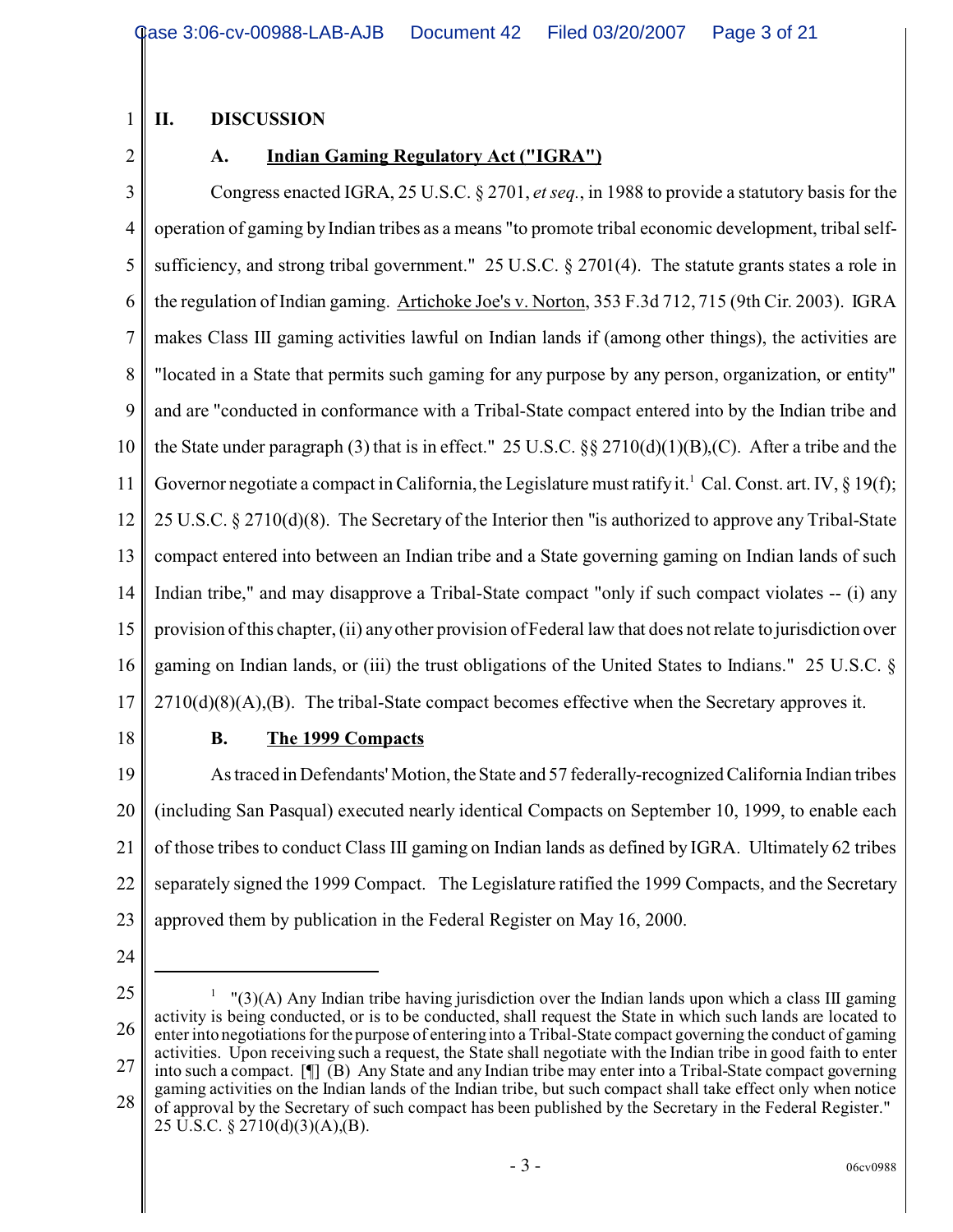1 2 3 4 5 6 7 8 9 The 1999 Compacts "are identical in most respects." Artichoke Joe's v. Norton, 216 F.Supp.2d 1084, 1094 (E.D.Cal. 2002), *aff'd* 353 F.3d 712 (9th Cir. 2003). The Compacts specify that each tribe may operate up to 2,000 Gaming Devices and establish a statewide maximum number of Gaming Devices that all 1999 Compact Tribes may license in the aggregate. Compact § 4.3.2.2(a) (San Pasqual Compact, Exh. A to Defendants' Request For Judicial Notice ("Compact")). Gaming Device licenses are distributed among all Compact Tribes pursuant to a license draw process described in the Compact, with licenses awarded based on a tribe's placement in a series of priority tiers established by, among other criteria, the number of Gaming Devices operated by the tribe. Compact § 4.3.2.2(a)(3); *see* SAC ¶ 18.

10

# **C. The Dispute**

11 12 13 14 15 16 17 The provisions relating to the allocation of Class III Gaming Device licenses, including the formula for calculating the statewide aggregate cap, is common to all the 1999 Compacts. The Compact also provides that each individual tribe may operate no more than 2,000 slot machines. San Pasqual currently operates fewer than 2,000 slot machines and, prior to filing its lawsuit, it "requested Gaming Device licenses from the State through the draw process, but was informed by the State that there are no more Gaming Device licenses available," so "was denied its requested Gaming Device licenses." SAC § 24.

18 19 20 21 22 23 24 25 26 27 28 San Pasqual alleges the State's June 2002 interpretation of Compact  $\S 4.3.2.2(a)(1)$  constituted a breach of the Compact in that its calculation of the aggregate limit is too low. The tribe alleges the State unilaterally and erroneously determined only 32,151 Gaming Device licences are available statewide, whereas previously the State had stated the aggregate limit was considerably higher. SAC  $\P$  23. It is San Pasqual's position "that under  $\S$  4.3.2.2(a)(1) of the Compact, the State Aggregate Limit **authorizes at least 42,700 Gaming Device licenses**, and the Defendants, through their erroneous interpretation, have breached the Compact by refusing to make all Gaming Device licenses authorized by the Compact available through the Gaming Device license draw process." SAC ¶ 25 (emphasis added); *see* SAC ¶ 26 (San Pasqual argues "the Compact **authorizes the issuance of at least 42,700** *additional* **Gaming Device licences** through the Gaming Device license draw process") (emphasis added). San Pasqual seeks "a judicial determination as to the correct number of Gaming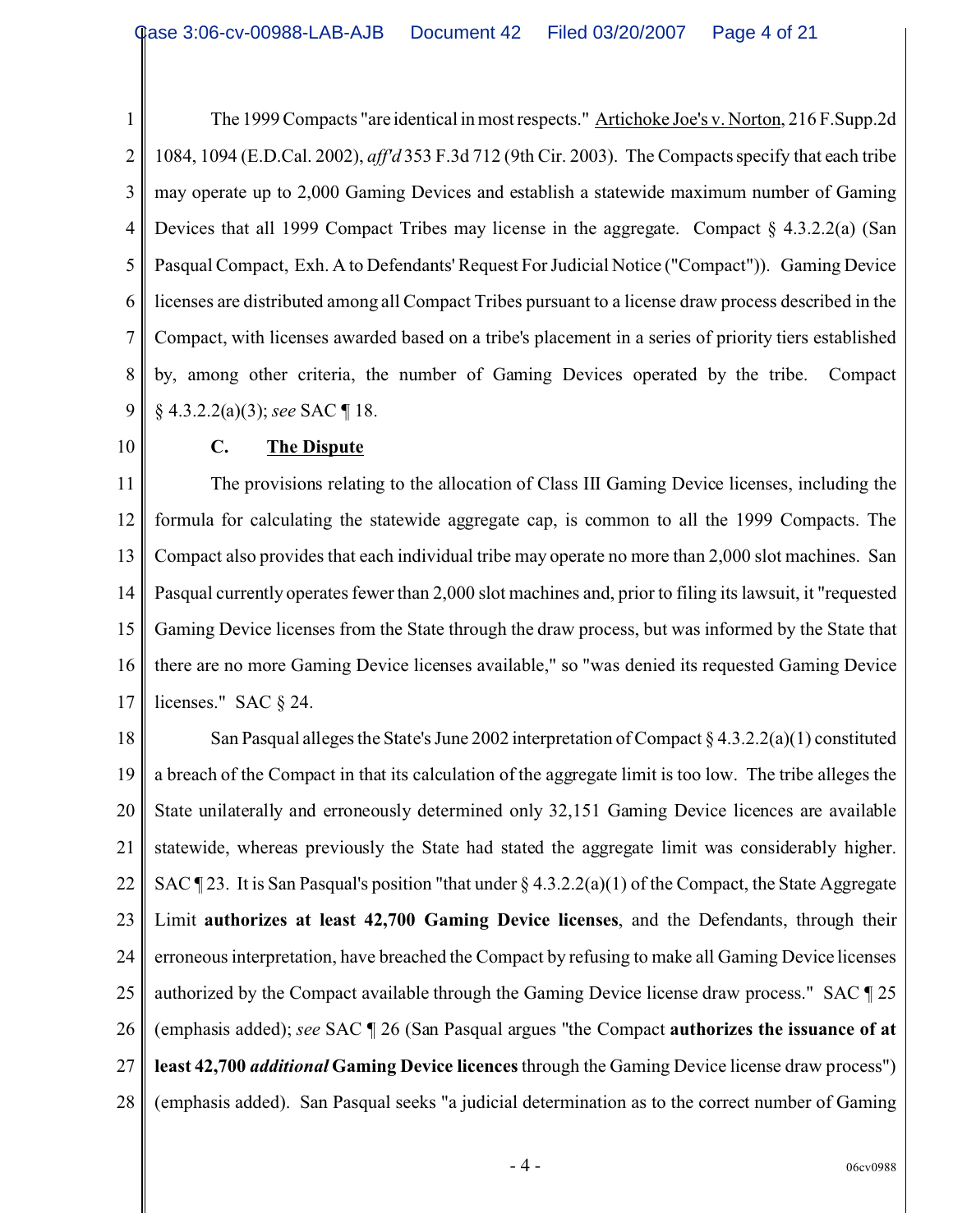|              | <b>Qase 3:06-cv-00988-LAB-AJB</b><br>Document 42<br>Filed 03/20/2007<br>Page 5 of 21                                                                                                                                                                                            |  |  |  |  |  |
|--------------|---------------------------------------------------------------------------------------------------------------------------------------------------------------------------------------------------------------------------------------------------------------------------------|--|--|--|--|--|
|              |                                                                                                                                                                                                                                                                                 |  |  |  |  |  |
| $\mathbf{1}$ | Device licenses authorized in the aggregate by the State Aggregate Limit formula contained in its                                                                                                                                                                               |  |  |  |  |  |
| 2            | Tribal-State Gaming Compact between San Pasqual and the State." SAC 8:4-6.                                                                                                                                                                                                      |  |  |  |  |  |
| 3            | Section 2.6 of the Compact defines the term "Gaming Device"<br>a.<br>to mean a slot machine.                                                                                                                                                                                    |  |  |  |  |  |
| 4            | $\mathbf{b}$ .                                                                                                                                                                                                                                                                  |  |  |  |  |  |
| 5            | Section 4.3.1 of the Compact authorizes the San Pasqual to<br>operate either: a) the number of Gaming Devices operated by San<br>Pasqual on September 1, 1999; or b) 350 Gaming Devices, whichever<br>is larger. Under $\S$ 4.3.1.(b), San Pasqual is authorized to operate and |  |  |  |  |  |
| 6            |                                                                                                                                                                                                                                                                                 |  |  |  |  |  |
| 7            | does operated 350 Gaming Devices as a matter of right.                                                                                                                                                                                                                          |  |  |  |  |  |
| 8            | Section 4.3.2.2 of the Compact provides that San Pasqual may<br>$\mathbf{c}$ .<br>acquire Gaming Device licenses to operate Gaming Devices in excess                                                                                                                            |  |  |  |  |  |
| 9            | of 350. For each Gaming Device license obtained, San Pasqual must<br>pay the applicable fees to be deposited in the Revenue Sharing Trust                                                                                                                                       |  |  |  |  |  |
| 10           | Fund. <sup>[2]</sup>                                                                                                                                                                                                                                                            |  |  |  |  |  |
| 11           | The number of Gaming Device licenses San Pasqual may obtain<br>d.<br>is limited by the State Aggregate Limit, contained in $\S 4.3.2.2(a)(1)$ of                                                                                                                                |  |  |  |  |  |
| 12           | the Compact, on the number of Gaming Devices that all tribes in the<br>aggregate may license and the 2,000 per-tribe Gaming Device limit                                                                                                                                        |  |  |  |  |  |
| 13           | contained in $\S$ 4.3.2.2.(a).                                                                                                                                                                                                                                                  |  |  |  |  |  |
| 14           | Section $4.3.2.2(a)(1)$ of the Compact caps the State Aggregate<br>e.<br><b>Limit of licenses</b> as follows:                                                                                                                                                                   |  |  |  |  |  |
| 15           | "The maximum number of machines that all                                                                                                                                                                                                                                        |  |  |  |  |  |
| 16           | Compact Tribes in the aggregate may license<br>pursuant to this Section shall be a sum equal to 350                                                                                                                                                                             |  |  |  |  |  |
| 17           | multiplied by the number of Non-Compact tribes as<br>of September 1, 1999, plus the difference between                                                                                                                                                                          |  |  |  |  |  |
| 18           | 350 and the lesser number authorized under Section<br>4.3.1." $\lceil$ <sup>3</sup> ]                                                                                                                                                                                           |  |  |  |  |  |
| 19           | Currently, San Pasqual is authorized to operate 1,572 Gaming<br>f.                                                                                                                                                                                                              |  |  |  |  |  |
| 20           | Devices.                                                                                                                                                                                                                                                                        |  |  |  |  |  |
| 21           | The Revenue Sharing Trust Fund ("RSTF"), defined in Compact Section 4.3.2(a)(ii), is funded by                                                                                                                                                                                  |  |  |  |  |  |
| 22           | the fees paid for Gaming Device licenses. The RSTF funds are distributed to those tribes in California who<br>operate fewer than 350 Gaming Devices.                                                                                                                            |  |  |  |  |  |
| 23           | Section 4.3.1 provides: "The Tribe may operate no more Gaming Devices than the larger of the                                                                                                                                                                                    |  |  |  |  |  |
| 24           | following: (a) A number of terminals equal to the number of Gaming Devices operated by the Tribe on<br>September 1, 1999; or (b) Three hundred fifty $(350)$ Gaming Devices." Section $4.3.2.2(a)(1)$ , $(2)$ provides:                                                         |  |  |  |  |  |
| 25           | "The Tribe, along with all other Compact Tribes, may acquire licenses to use Gaming Devices in excess of the<br>number they are authorized to use under Sec. 4.3.1, but in no event may the Tribe operate more than 2,000                                                       |  |  |  |  |  |
| 26           | Gaming Devices, on the following terms, conditions, and priorities: (1) The maximum number of machines<br>that all Compact Tribes in the aggregate may license pursuant to this Section shall be a sum equal to 350                                                             |  |  |  |  |  |
| 27           | multiplied by the number of Non-Compact tribes as of September 1, 1999, plus the difference between 350 and<br>the lesser number authorized under Section 4.3.1; (2) The Tribe may acquire and maintain a license to operate                                                    |  |  |  |  |  |
| 28           | a Gaming Device by paying into the Revenue Sharing Trust Fund, on a quarterly basis, in the following<br>amounts [followed by chart of four escalating annual fee-per-device categories by range of numbers of licensed<br>devices."                                            |  |  |  |  |  |
|              | $-5-$<br>06cv0988                                                                                                                                                                                                                                                               |  |  |  |  |  |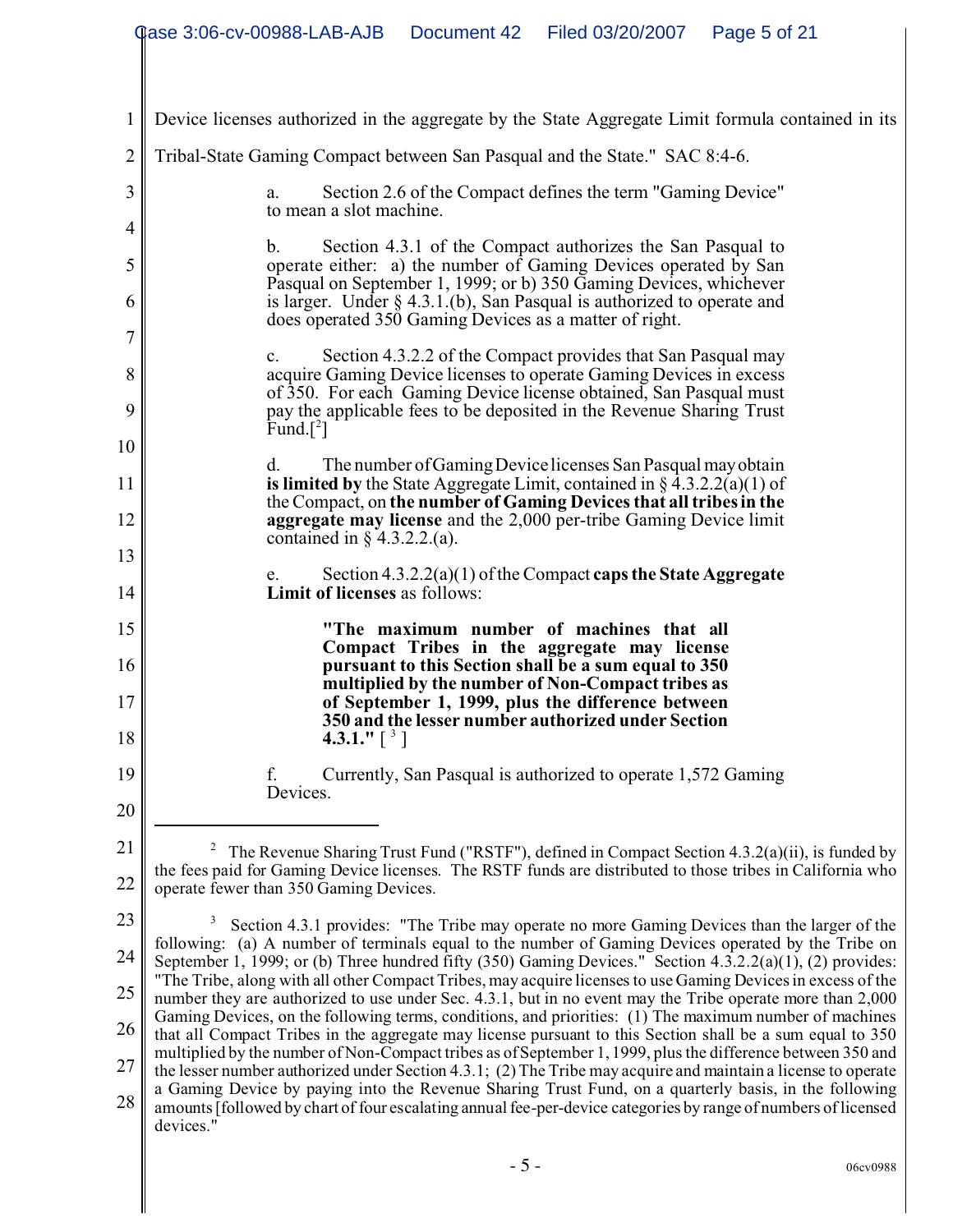1 SAC ¶ 16 (emphasis added); *see* Compl. Exh. A.

2 3 4 5 6 7 8 9 10 11 12 San Pasqual alleges the State has "issued several different and wildly conflicting conclusions that the 1999 Model Compacts, including San Pasqual's Compact, authorize as many as 60,000 Gaming Device licenses to be dispersed through the Gaming Device license draw process," whereas in or around June 2002, Defendants allegedly "breached" the Compact by "unilaterallyand erroneously determin[ing] that the State Aggregate Limit stated in § 4.3.2.2(a)(1) of the Compact authorizes a Statewide Aggregate Limit of only 32,151 Gaming Device licenses," a figure it continues to enforce. SAC  $\P$  22-23. San Pasqual does not allege a breach of contract cause of action.<sup>4</sup> Rather, the tribe uses its breach allegations as a "backdrop" to illustrate "the State's wildly inconsistent determinations and ultimate refusal to make available all Gaming Device licenses authorized by the Compact," purportedly warranting judicial "determination of the number of Gaming Device licenses authorized in the aggregate by the Compact between the State and San Pasqual." SAC ¶ 24.

13 14 15 16 17 18 19 San Pasqual relies on its own calculation of a higher aggregate number of licences, applying the 1999 Compact formula. San Pasqual wants the court to declare "the State Aggregate Limit authorizes at least 42,700 Gaming Device licenses" (SAC ¶ 25) are available through the draw process, rather than the State's lower calculation in order to force the State to revisit its decision to deny San Pasqual's request for additional Gaming Device licenses on the stated ground "there are no more Gaming Device licenses available" (SAC  $\P$ 24), asking the court to construe Compact § 4.3.2.2(a)(1) without San Pasqual having to renegotiate its Compact.

20 21 22 The Compact describes the method by which the parties can modify or amend the terms and conditions of the Gaming Compact at any time. Compact § 12.1. It is undisputed that in June 2004, seven 1999 Compact tribes (including Rumsey) and the State renegotiated their Compacts.<sup>5</sup> Those

- 23
- 24 25 26 <sup>4</sup> The SAC alleges one claim for relief: "[r]equest for judicial determination as to the correct number of Gaming Device licenses authorized in the aggregate by the State Aggregate Limit formula contained in its Tribal-State Gaming Compact between San Pasqual and the State." SAC 8:4-6. The prayer for relief states: "That the Court declare that the Compact authorizes the issuance in the aggregate of at least 42,700 Gaming Device licenses through the Gaming Device license draw process, and not 32,151 Gaming Device licenses as Defendants erroneously contend." SAC 10:3-5.
- 27

<sup>28</sup> <sup>5</sup> The State represents the Governor also negotiated Compact amendments with six other tribes in 2006, although not all those have been ratified by the Legislature and none has yet been approved by the Secretary. *See* Mot. fn. 4, fn. 5.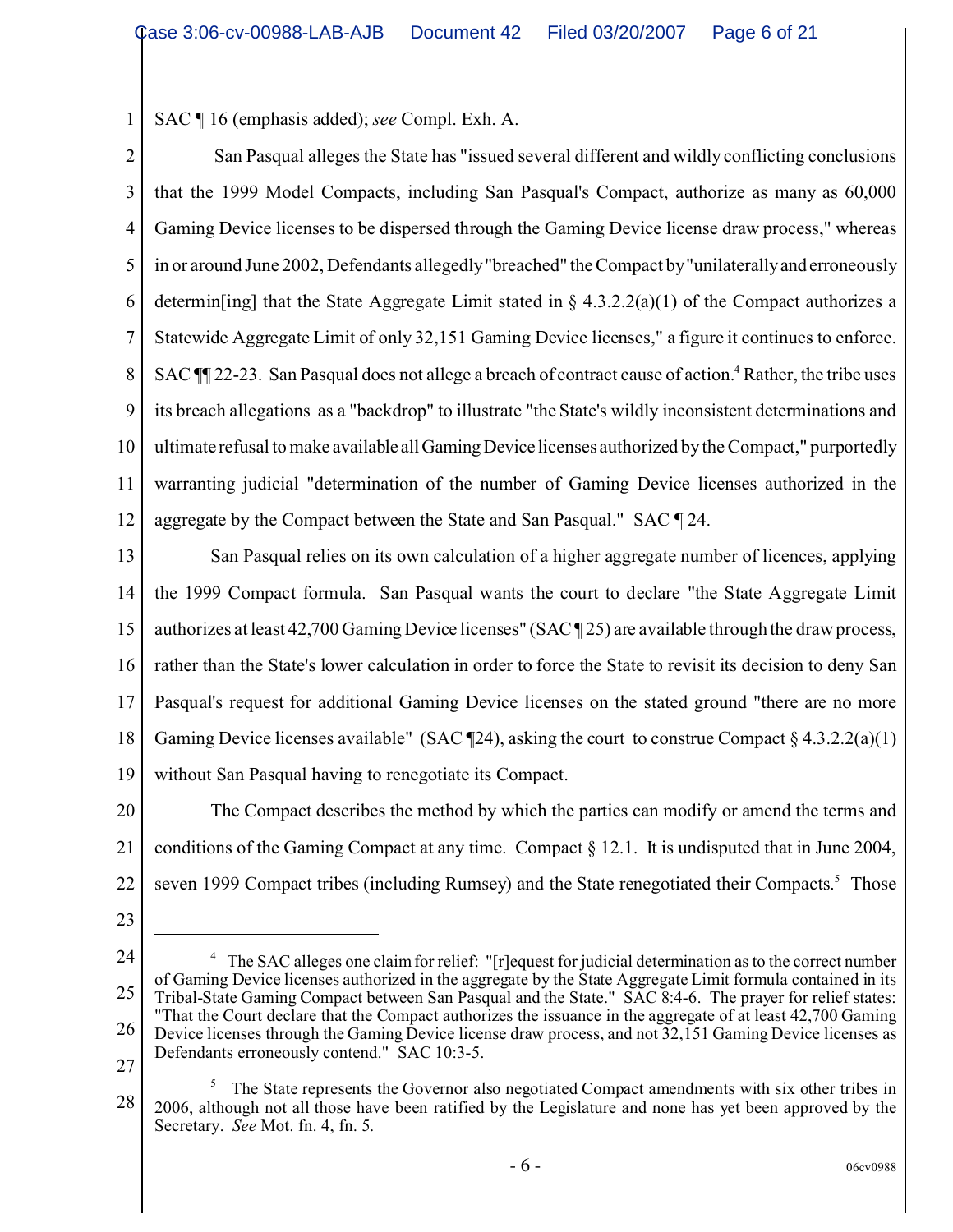1 2 3 4 modified Compacts incorporated "new rights and responsibilities for the parties (e.g., the State permits the tribe to operate additional Gaming Devices in exchange for, among other things, revenue payments to the State General Fund, and more comprehensive environmental and patron protection provisions)." Mot. 5:1-6.

5 6 7 8 9 10 11 12 13 14 San Pasqual attempts to characterize its action as limited to a construction solely of its own Compact with the State. Defendants move to dismiss this suit on grounds San Pasqual "challenges the State's interpretation and application of Compact provisions specifyingthe aggregate limit, without having joined the other tribes beneficially interested in this action's outcome." Mot. 1:13-15. The narrow issue the court decides here is whether this litigation can continue on the merits in the absence of all Indian Tribes who participate in the license draw process under their own Compacts with the State. Although understandings of the 1999 Compact, the process for awarding the Gaming Device licenses up to the aggregate limit, and the expectations of tribes who renegotiated their Compacts are necessary to perform the Rule 19 analysis, the court does not reach the merits of San Pasqual's requested declaratory relief.

15

# **D. Legal Standards**

16 17 18 19 20 21 22 23 24 25 26 27 28 If a necessary and indispensable party cannot be joined in an action, the case must be dismissed. The moving party has the burden of persuasion in arguing for dismissal. Makah Indian Tribe v. Verity, 910 F.2d 555, 558 (9th Cir. 1990). The court first determines whether the absent party is "necessary" to the suit. If an absent party necessary to the suit cannot be joined, the court must then determine whether the absent party is "indispensable" so that in "equity and good conscience" the suit should be dismissed. Rule 19(a), (b). Rule 19(a) provides, in pertinent part (emphasis added): A person who is subject to service of process and whose joinder will not deprive the court of jurisdiction over the subject matter of the action shall be joined if *(1)* in the person's absence complete relief cannot be accorded among those already parties, *or (2)* the person claims an interest relating to the subject of the action and is so situated that the disposition of the action in the person's absence may (i) as a practical matter impair or impede the person's ability to protect that interest or (ii) leave any of the persons already parties subject to a substantial risk of incurring double, multiple, or otherwise inconsistent obligations by reason of the claimed interest. . . . To satisfy Rule 19, only one of the two prongs defining necessary parties need be shown. Shimkus v. Gersten Cos., 816 F.2d 1318, 1322 (9th Cir. 1987). In deciding whether the absent party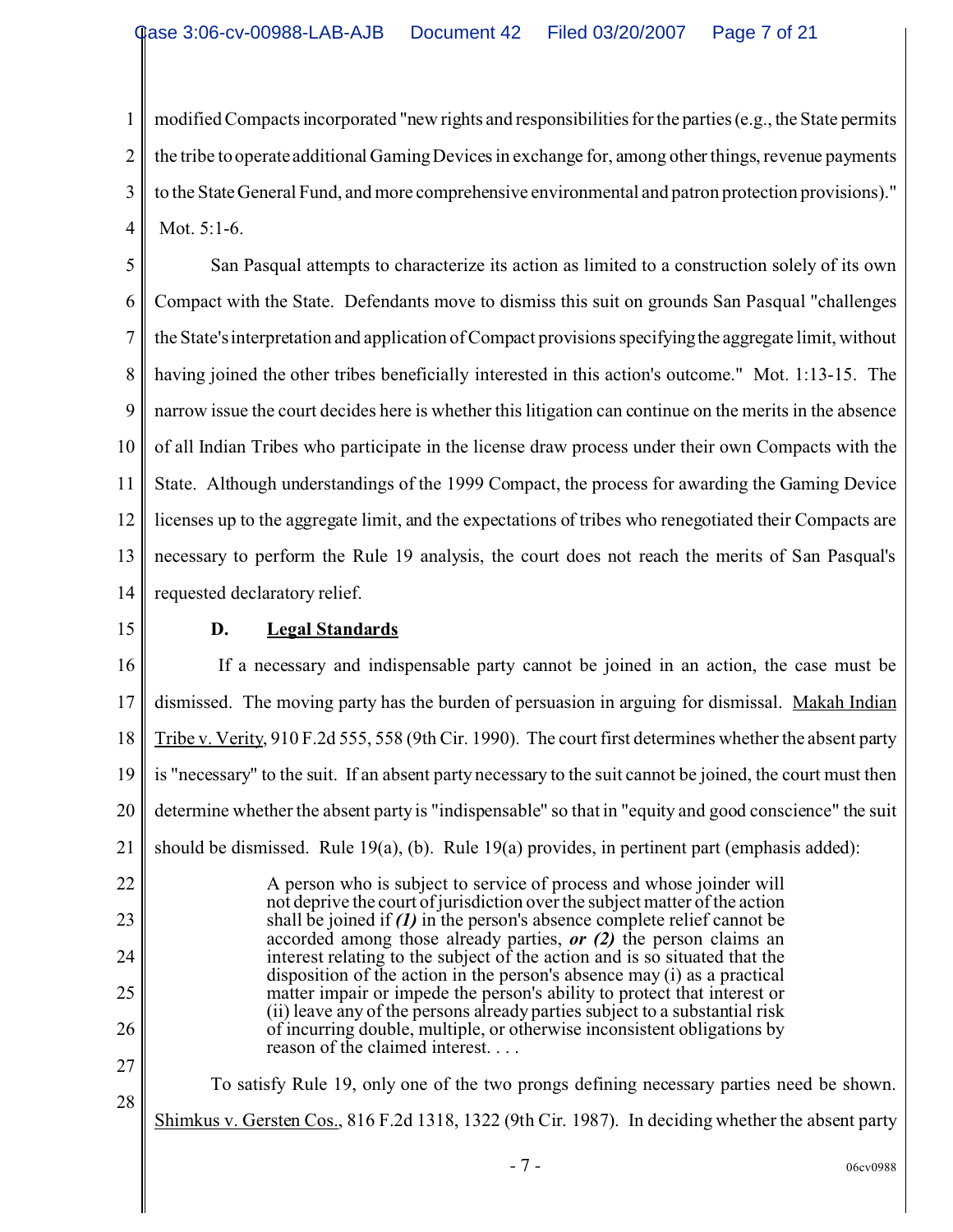1 2 3 4 5 6 7 8 is "necessary" under Rule 19(a)(1), the court "must decide if *complete relief* is possible among those already parties to the suit," an analysis independent of the question whether relief is available to the absent party. Makah, 910 F.2d at 558. Under Rule 19(a0(2), the court determines "whether the absent party has a *legally protected interest* in the suit," a showing that must be more than a financial stake. Id. "A fixed fund which a court is asked to allocate may create a protectable interest in beneficiaries of the fund." Id., *citing* Witchita and Affiliated Tribes of Oklahoma v. Hodel, 788 F.2d 765, 774 (D.C.Cir. 1986); *see* American Greyhound Racing, Inc. v. Hull, 305 F.3d 1015, 1023 (9th Cir. 2002) (interests arising from terms in bargained contracts are also legally protectable).

9 10 11 12 13 14 15 "If a legally protected interest exists, the court must further determine whether that interest will be *impaired or impeded* by the suit." Id. If no party in the suit adequately represents the absent party's interest, then an identified impairment is not to be minimized. *Cf.* Witchita, 788 F.3d at 774-75 (observing the United States may adequately represent an Indian tribe unless there is a conflict between the United States and the tribe).<sup>6</sup> The court must also consider "whether *risk of inconsistent rulings* will affect the parties present in the suit." Makah, 910 F.2d at 558-59; *see* Witchita, 788 F.3d at 774 (allocation of a limited fund to which absent parties are entitled may create such a risk).

16 17 18 19 20 21 22 23 24 25 "Only if the absent parties are 'necessary' and cannot be joined must the court determine whether in 'equity and good conscience' the case should be dismissed under FED.R.CIV.P. 19(b)." Makah, 910 F.2d at 559. That analysis, in consideration of the substantive claims, proceeds through a four-part inquiry. "First, *prejudice* to any party resulting from a judgment militates toward dismissal of the suit." Id. at 560, *citing* Witchita, 788 F.2d at 775. "Second, *shaping of relief* to lessen prejudice may weigh against dismissal." Id., *citing* Provident Tradesmens Bank & Trust Co. v. Patterson, 390 U.S. 102, 111-112 (1968). "Third, if an *adequate remedy*, even if not complete, can be awarded without the absent party, the suit may go forward." Id., *citing Witchita*, 788 F.2d at 777. "Finally, if no *alternative forum* is available to the plaintiff, the court should be 'extra cautious' before dismissing the suit." Id.

26 27

 $\sqrt{}$ 

<sup>28</sup> <sup>6</sup> States do not have the same fiduciary relationship to Indian Tribes as does the federal government. American Greyhound Racing, 305 F.3d at 1023 n. 5 ("the State and tribes have often been adversaries in disputes over gaming, and the State owes no trust duty to the tribes").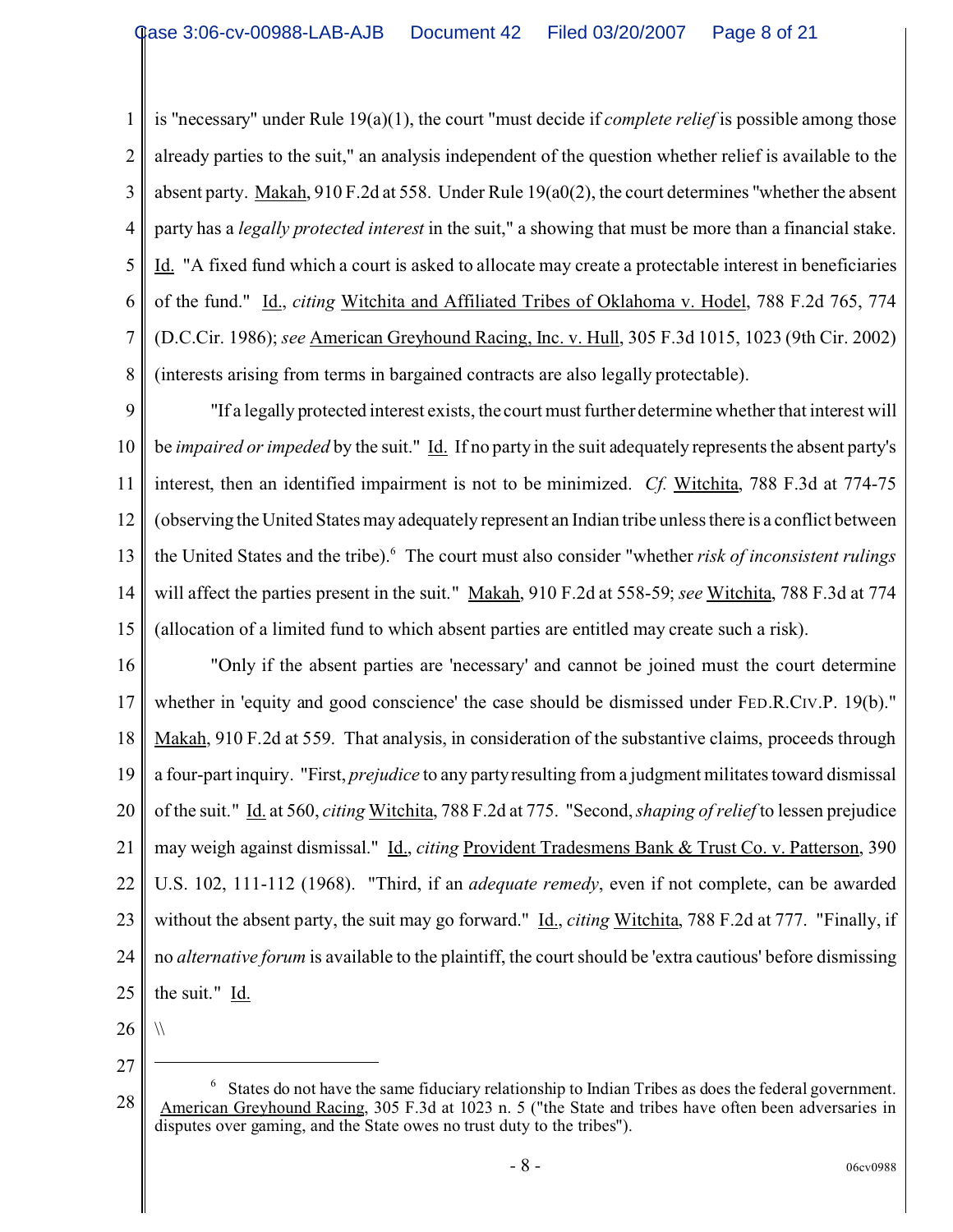#### **E. Evidentiary Objections**

2 3 4 5 6 7 8 9 10 11 12 13 San Pasqual objects Defendants lack evidence to support their assertion that "if San Pascal succeeds in this action, some 1999 Compact Tribes will necessarily suffer prejudice in the form of a resulting decrease in market share or diluted license value." The court does not need to rely on the "market share" theory to find the prejudice element of the indispensable party analysis is satisfied. Moreover, any deficiency in the moving papers regarding the prejudice demonstration was cured by the Rumsey *amicus curiae* brief. Similarly, the Rose Declaration San Pascal provided to challenge a dilution of market share argument, purporting to be expert opinion on the issue of whether the gaming device market in California could support a substantial increase in number of licenses of the magnitude San Pascal seeks to have this court declare, is immaterial to the result of the Rule 19 analysis, as the court has determined it cannot adjudicate the merits of the aggregate limit on gaming device licenses in the absence of indispensable parties who cannot be joined in this action. The objection is **OVERRULED**.

14 15 16 17 Defendants' evidentiary objections and Motion To Strike the three Declarations/Affidavits San Pascal provided in support of its Opposition are **SUSTAINED**. The issues presented by the Motion do not involve the merits of San Pasqual's substantive claim for relief. The specific foundation and hearsay objections to particular portions of the Declaration contents are also sustained.

18

1

### **F. Arguments Presented**

19 20 21 22 23 24 25 26 27 28 San Pasqual disputes that any other Indian tribe is necessary or indispensable to this case because it purportedly seeks only a judicial determination of its own rights under its own bi-lateral Compact with the State, and argues the action implicates only prospective relief, so that no other tribe has a legally protected interest that will be impaired by this case going forward. San Pasqual argues it seeks no allocation or reallocation of any gaming device licenses to itself or to any other tribe as relief in this suit, and it does not challenge the State's administration of the license draw process, other than to dispute an allegedly "erroneous" determination of the maximum number of gaming device licenses authorized under the Compact's State Aggregate Limit formula. Opp. 3:22-25; *see* SAC ¶ 8. On those bases, San Pasqual attempts to distinguish Defendant's legal authority and argues: "San Pasqual's requested relief would onlyadd additional Gaming Device licenses to the statewide licensing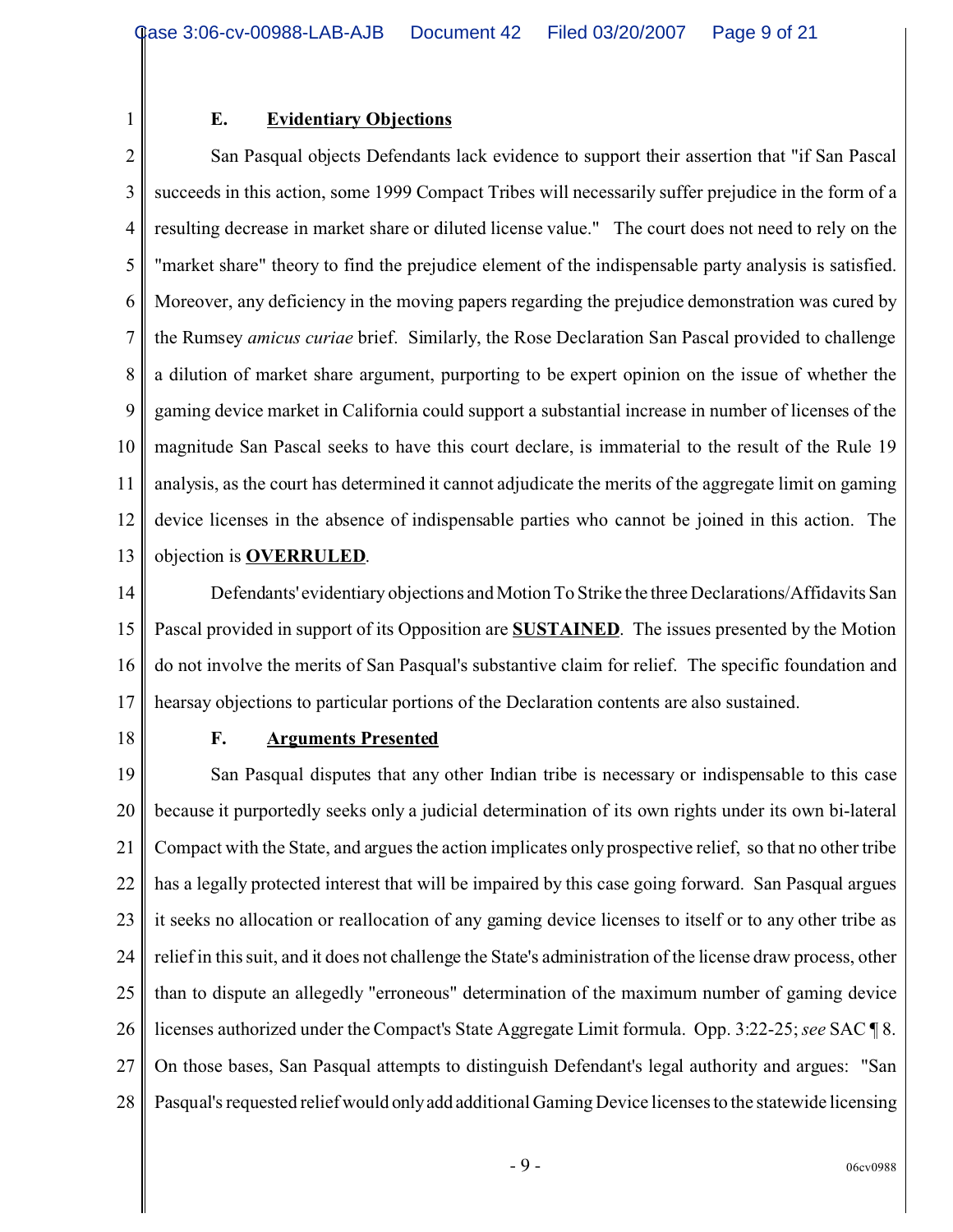1 2 pool, and participation in future license draws (and payment of license fees) is purely voluntary." Opp. 12:6-11.

3 4 5 6 7 8 9 10 11 12 13 14 San Pasqual also purports to distinguish its request for "only a prospective judicial determination of its compact rights" from the "previous litigation brought by various tribes concerning a tribal-state gaming compact with the state" in the Rincon and Colusa cases. The State requests judicial notice of those two opinions: Rincon Band of Luiseno Mission Indians v. Governor and Attorney General of California, 04cv1151-W(WMc), Dkt No. 36 (decided March 22, 2005, granting defendants' motion to dismiss for failure to join a necessary and indispensable party); and Cachil Dehe Band of Winton Indians of the Colusa Indian Community v. State of California, California Gambling Control Commission, and Governor, 2006 WL 1328267 (E.D. Cal. May 16, 2006) ("Colusa"). As pertinent here, each of those rulings involved Rule 19 indispensable party analysis associated with matters where a single 1999 Compact tribe sought, in the absence of other Gaming Tribes, a judicial declaration that the State erred in calculating the Compact's aggregate Gaming Device license limit, and that a far greater number should be made available.

15 16 17 18 19 20 21 22 23 24 25 26 27 28 The Rincon case involved a plaintiff tribe seeking "a declaratory judgment stating the correct number of gaming device licenses available *under the 1999 Compacts*." Opp. 18:11-14. In purported contrast, San Pasqual represents it "explicitly limited the breadth of its Complaint to 'a judicial determination as to the correct number of Gaming Device licenses authorized by the State Aggregate Limit formula contained in its Tribal-State Gaming Compact between San Pasqual and the State.'" Opp. 18:16-20, quoting SAC ¶ 8. The relief San Pasqual requests is that the court declare the maximum number of Gaming Device licenses the State may issue statewide in the aggregate. San Pasqual does not adequately explain how any judicial determination that a larger pool of licenses must be made available than is recognized by the State, against which the State will be asked to apply the formula for San Pasqual's requested additional licences, can avoid affecting all the other 1999 Compact calculations of the "correct number of Gaming Device licenses authorized by the State Aggregate Limit formula" for any single tribe. San Pascal's characterization of its own action as "explicitly limited" in breadth " to "a judicial determination as to the correct number of Gaming Device licenses authorized by the State Aggregate Limit formula contained in its Tribal-State Gaming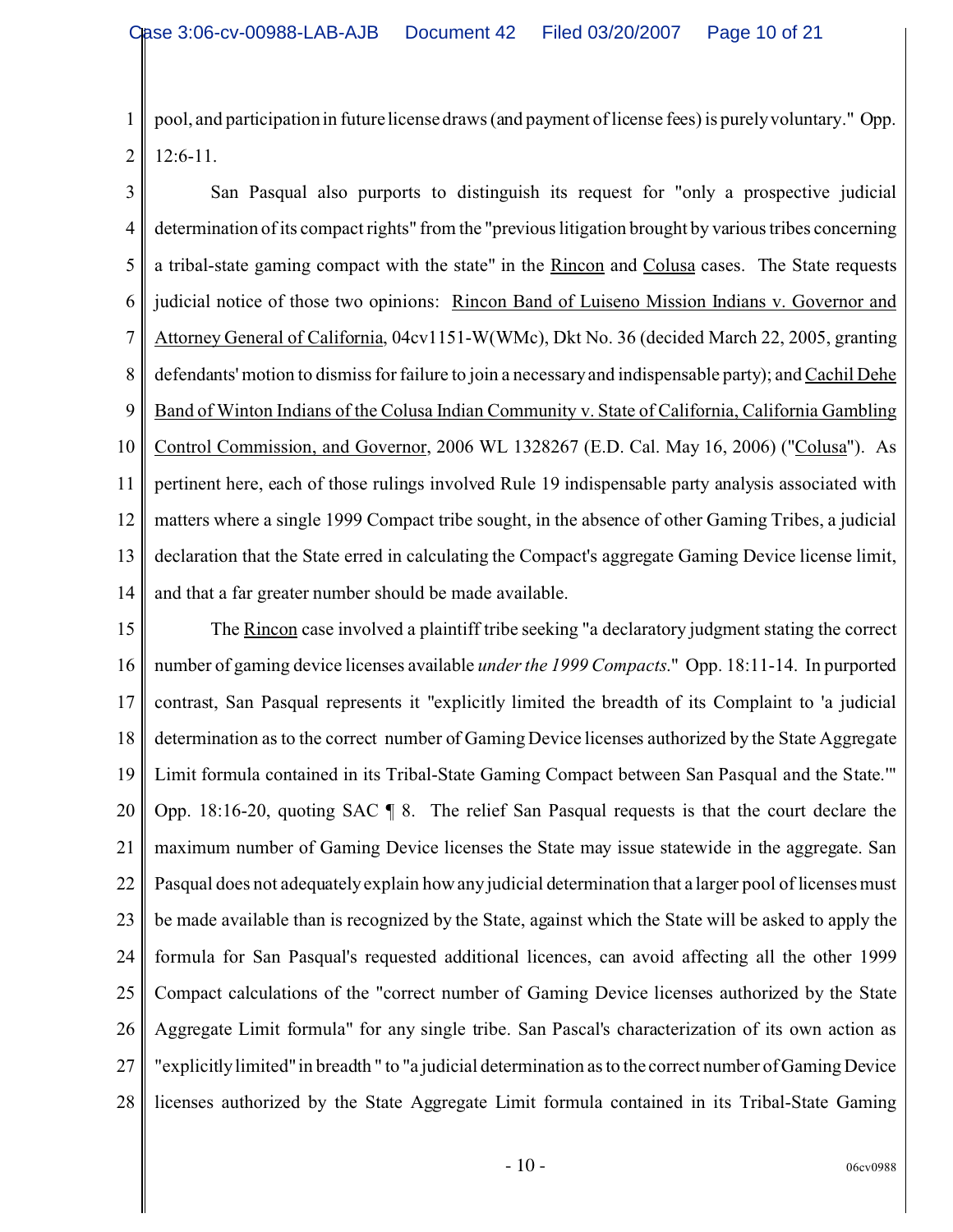1 2 3 4 5 6 Compact between San Pascal and the State," purportedly rendering Rincon "inapplicable to the instant matter" is unpersuasive. Opp. 18:11-21. The formula in San Pasqual's 1999 Compact it asks the court to construe is the same for all the other Class III Gaming Tribes operating under 1999 Compacts. Accordingly, any judicial declaration that San Pasqual's calculation is correct and the State's is wrong would necessarily affect every tribe's decisions made in reliance on the maximum aggregate number of licenses available State-wide to the 1999 Compact tribes.

7 8 9 10 11 12 13 14 15 16 17 In Colusa (as pertinent here), the tribe challenged the Commission's interpretation of the authorized number of Gaming Device licenses. As in Rincon, the Colusa court found the 1999 Compact Tribes were necessary and indispensable parties whose joinder was not possible due to the sovereign immunity of Indian tribes, and dismissed the claim analogous to the declaratory relief San Pasqual unilaterally seeks here. The declaratory relief portion of the Colusa case addressing the aggregate limit formula is indistinguishable from this case: "At issue in plaintiff's first and second claims for relief is the validity of the State and CGCC's interpretation of the clauses set forth in § 4.3.2.2 of the Compact, addressing participation in Gaming Device license draws **and the authorized number of Gaming Device licenses**." Colusa, 2006 WL 1328267 at \* 4 (emphasis added). Like the Colusa tribe, San Pascal seeks a judicial determination of the validity of the State's interpretation of Compact § 4.3.2.2 setting the maximum number of authorized Gaming Device licenses.

18 19 20 21 22 23 24 25 The court concurs with Defendants: "Except for different calculations, San Pasqual's claim is identical to those rejected [as not justiciable in the absence of the other 1999 Compact Tribes] by the courts in *Rincon* and *Colusa*." Reply 9:1-3. The State argues "[a]ll 1999 Compact-signatory Tribes are necessary and indispensable parties to this action." Mot. 14:6. Although not binding on this court, the Rincon and Colusa decisions apply the Rule 19 analysis to the same problem as is presented here and are persuasive. As a practical matter, the aggregate number of Gaming Devices under the formula in San Pasqual's Compact cannot be different from the aggregate number of Gaming Devices under the same formula in every other 1999 Compact.

26

### **G. Necessary Parties Cannot Be Joined In This Action**

27 28 San Pasqual's suggestion of unanimous tribal support for its position in this litigation does not survive the demonstration by five tribes claiming a protected interest through the Rumsey *amicus*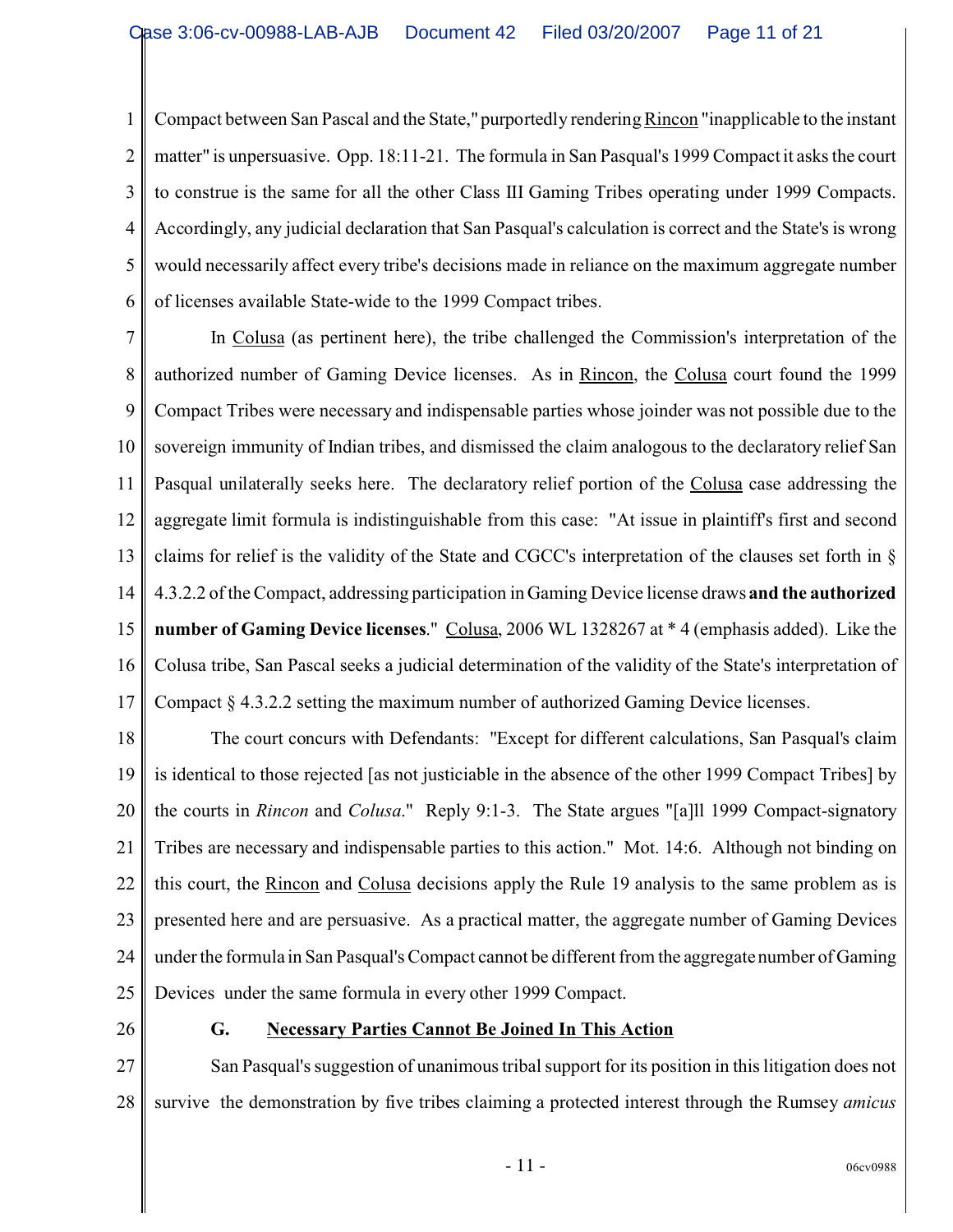1 2 3 4 5 6 brief. Reply 6:24-26. The Rumsey *amici* argue at least those tribes who renegotiated their 1999 Compacts with the State in 2004 are necessary and indispensable parties because the renegotiations were conducted in reliance on the State's 2002 declared maximum aggregatelimit on licenses available under the 1999 Compacts. The renegotiating tribes agreed to increased responsibilities in exchange for more licenses in consideration of and reliance on the statewide maximum applicable to the 1999 Compact tribes.

7

### **1. Complete Relief**

8 9 10 11 12 13 14 15 16 17 Each 1999 Compact contains the same formula for establishing the maximum number of Gaming Device licenses available thereunder, and the language of the provision encompasses all the 1999 Compact Tribes: "The maximum number of machines that *all Compact tribes in the aggregate* may license pursuant to this Section shall be . . . ." Compact § 4.3.2.2(a)(1) (emphasis added). On that basis, the State argues: "The parties' rights and responsibilities under this term are not several or distinct, and neither the State nor any signatory tribe is exempt or can opt out from this provision," so that "it is not possible to have more than one determination of the Compact's aggregate Gaming Device license limit without breaching the Compact." Def.'s Reply To CNIGA Brief 4:11-14. In the absence of all 1999 Compact tribes, the State argues "complete relief cannot be accorded among those already parties." Rule  $19(a)(1)$ .

18 19 20 21 22 23 24 25 The State would be bound by a favorable decision for San Pasqual altering the total aggregate limit of all Class III gaming device licenses, creating potential collateral estoppel consequences in future actions. "[T]he State bargained with all [1999] Compact tribes, individually and collectively, for a limitation on the total number of Gaming Device licenses," so that "the State is entitled to have a judgment that includes all Compact tribes." Reply 6:17-23; *see* Def.'s Reply To CNIGA Brief 2:11- 21. The court finds "complete relief" is not available in the absence of, at a minimum, the 1999 Compact tribes, irrespective of San Pasqual's argument it seeks on ly a determination peculiar to its own "bi-lateral compact," because there can be but one total aggregate number.

26 27 28 In addition, Defendants would be exposed to inconsistent obligationswereSan Pasqual granted the requested relief ostensibly to itself alone. In belaboring the difference between "inconsistent adjudications" and "inconsistent obligations," San Pasqual argues "district courts have previously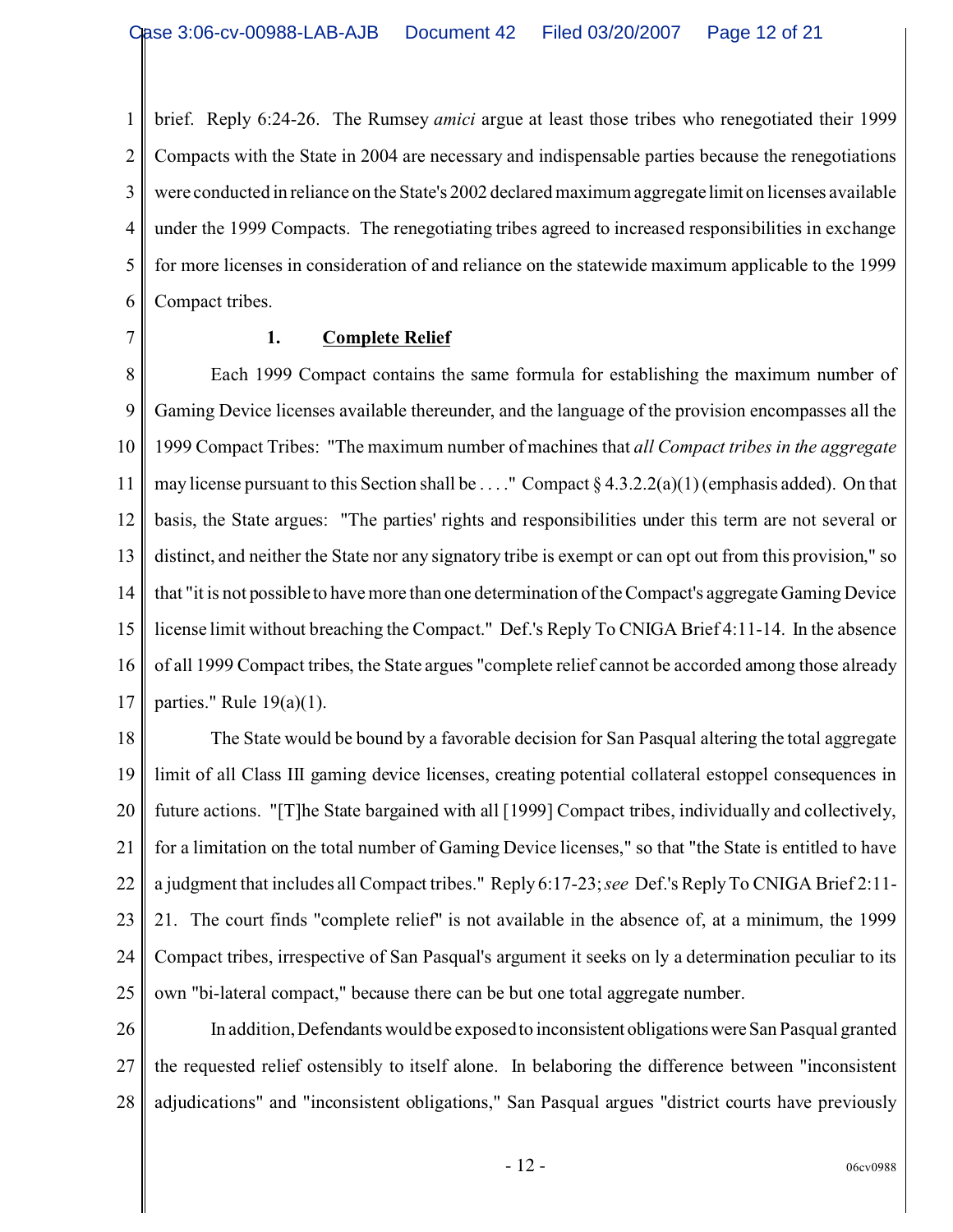1 2 3 4 5 6 7 8 9 10 11 12 13 misapplied the 'inconsistent obligation' standard in those cases relied on by the State." Opp. 13:7-14:3. However, San Pasqual's argument Colusa, for example, "wrongly applied the 'inconsistent adjudication' standard instead of the correct 'inconsistent obligations' standard as required by Rule 19" is unpersuasive, because irrespective of the label that court used, its holding clearly describes the risk of inconsistent obligations. San Pasqual argues the various tribal-state gaming compacts are "separate bilateral agreements," so that "the understanding, expectation, and intent of the individual parties may be very different -- even though the language may be nearly identical to other tribal-state gaming compacts." Opp. 13:19-23. Even though performance details in the individual bilateral agreements may vary from compact to compact, the import of San Pasqual's request that the court calculate and declare a particular aggregate number of Gaming Device licenses under the 1999 Compacts using the uniform formula common to all cannot be adjudicated as the "bilateral" and "independent" construction urged by San Pasqual, but rather would expose the State to inconsistent obligations should other tribes seek and obtain a different aggregate number ruling. Opp. 13:19-23.

- 14
- 15

22

23

24

25

26

27

28

#### **2. Absent Parties Have Legally Protected Interests In The Suit That Would Be Impaired Absent Joinder**

16 17 18 19 20 21 Defendants argue: "The number of Gaming Device licenses is a single, fixed amount uniformly applicable to all Compact tribes, giving each an interest in any action challenging the existing interpretation of that amount." Reply 1:2-9. San Pasqual does not dispute the "Compact provision establishing the formula for determining the statewide limit is a uniform and material term in every compact." Reply 1:21-23. While "Compacts are nominally bilateral," certain material provisions "including the formula for determining the aggregated Gaming Device license limit, are equally binding on the State and on all signatory tribes." Reply 2:3-5.

Each Compact is one of sixty-two virtually identical, mutually interdependent Compacts that represent an integrated agreement amongst the State and all signatory tribes on the scope and regulation of class III tribal gaming in California. The uniform term establishing the maximum number of Gaming Device licenses available statewide under the 1999 Compact appears in all 1999 Compacts. **Indeed, that term's plain language expressly requires inclusion of all Compact tribes in determining the total number of available licenses**: "The maximum number of machines that *all Compact tribes in the aggregate* may license pursuant to this Section shall be . . . ." (Compact, §  $4.3.2.2(a)(1)$  (emphasis added). The parties' rights and responsibilities under this term are not several or distinct, and neither the State nor any signatory tribe is exempt or can opt out from this provision. Therefore,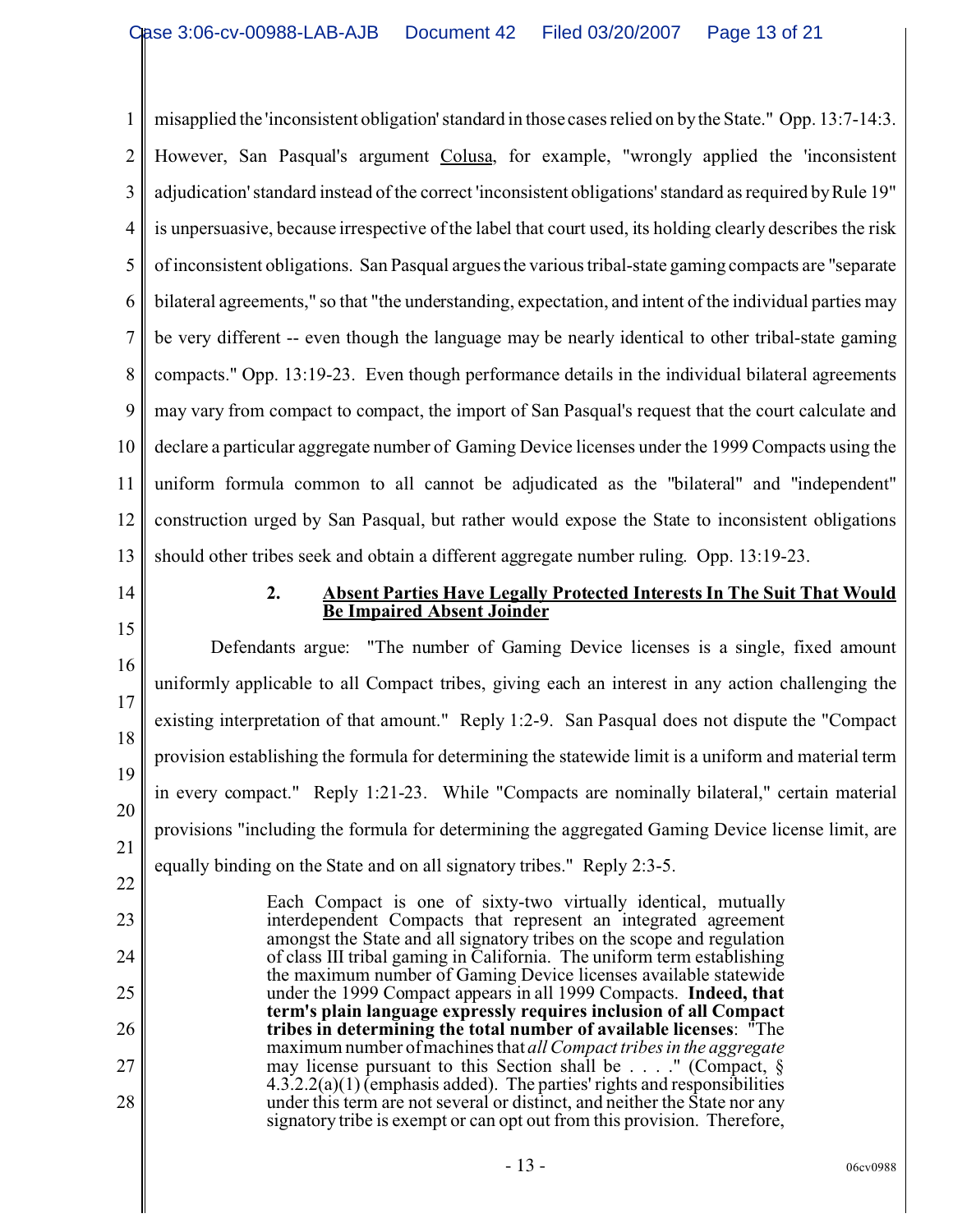it is not possible to have more than one determination of the Compact's aggregate Gaming Device license limit, without breaching the Compact.

2 3

14

15

16

17

18

19

20

21

1

Reply 2:5-16 (emphasis added).

4 5 6 7 8 9 10 11 12 13 Defendants contend all Compact tribes have a legally protected interest in any judicial declaration of the total number of Gaming Device licences authorized by the Compact, distinguishing that interest from a purely financial interest for purposes of satisfying Rule 19 criteria: "the interest is the bargained-for, fixed fund that is the aggregate Gaming Device license pool." Reply 2:22-3:1. Makah, 910 F.2d at 558 ("A fixed fund which a court is asked to allocate may create a protectable interest in beneficiaries of the fund"). "Interests arising from terms in bargained contracts are also legally protectable, so long as the relief sought would, if granted, render 'the compacts less valuable to the tribes' and thereby 'impair' tribal interests in them." Reply 3:5-8, *quoting* American Greyhound Racing, 305 F.3d at 1023.

San Pasqual attempts to disguise this suit as a simple judicial determination of the correct number of aggregate Gaming Device licenses authorized by the Compact. In reality, however, the suit furthers San Pasqual's independent desire to immediately operate additional Gaming Devices. It also disregards the available and more appropriate Compact remedy of negotiating a new compact or an amendment to the Tribe's existing compact, similar to those negotiated by other tribes for additional Gaming Devices. Although San Pasqual asks this Court to order the State to make additional licenses available to all Compact Tribes, not all tribal interests are identical, nor can they be adequately represented by the parties to this action. At bottom, this case represents an attempt by a single Indian tribe to have this Court place that tribe's sovereign interests above the sovereign interests of the State and at least 61 other federally recognized tribes in California, without input from those other tribes. The law does not countenance such action.

22 Mot. 1:16-2:3.

23 24 25 26 27 28 San Pasqual argued no other tribe has claimed an interest in the outcome of this litigation, so the court should not find any absent party is "necessary" to afford complete relief . Opp. 8:20-22. San Pasqual represents each signatory tribe to the 1999 Model Compact was provided written notice of this lawsuit seeking a judicial determination of the number of Gaming Device licenses authorized in the aggregate by its Compact with the State, and as of the time the Opposition was filed, it received no response from any tribe claiming an interest in the case. Opp. 9:12-16.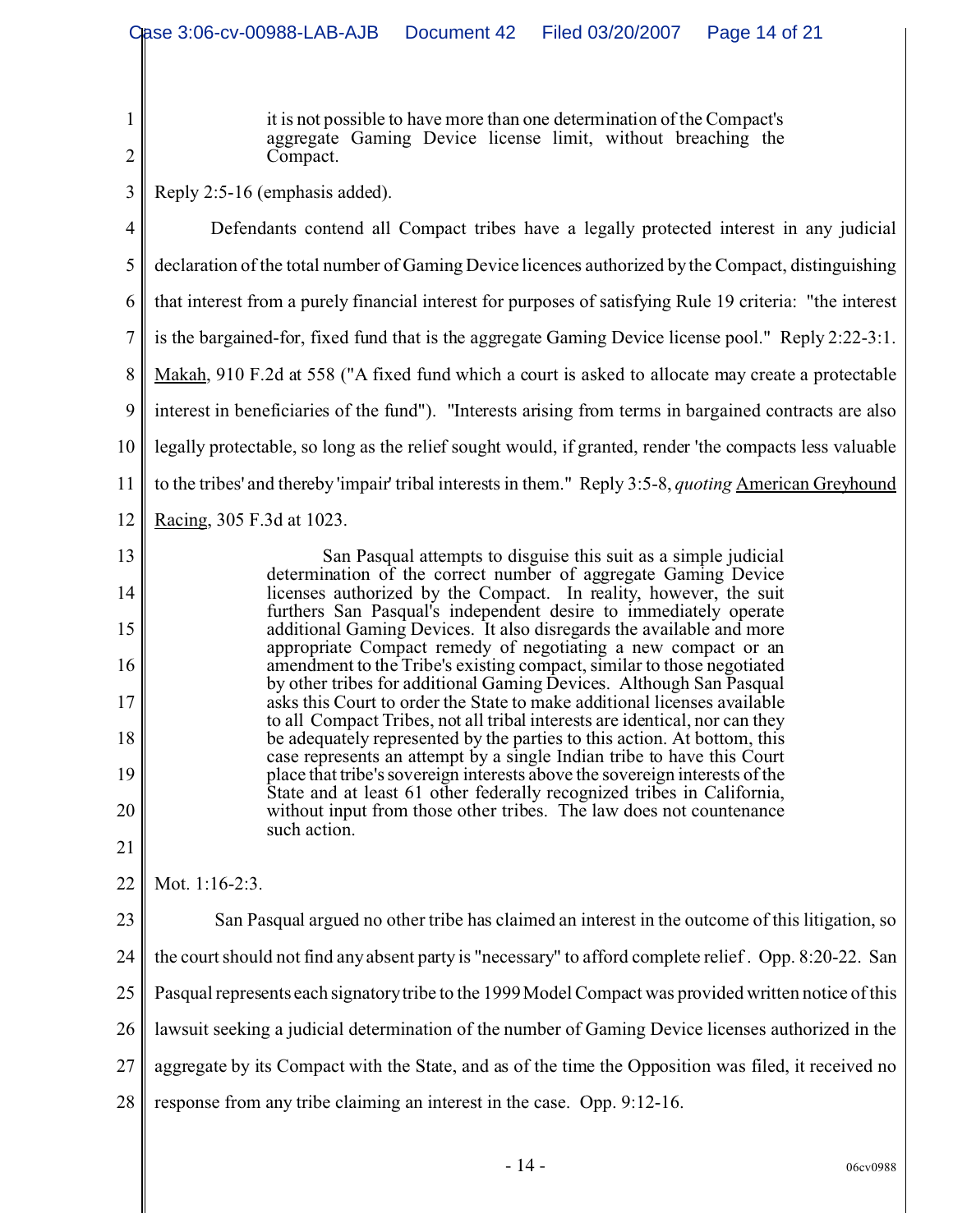In fact, because many other tribes recognize the importance of preserving the judicial remedy bargained for in the 1999 Model Compact, the *only* response by the other tribes has been to voice their support for the continuation of the case.<sup>[7]</sup> To wit, the California Nations Indian Gaming Association, the umbrella organization for a majority of California's gaming and non gaming tribes, was authorized by a unanimous vote of its tribal members to seek leave to file an Amicus Curiae brief in support of San Pasqual's case going forward.

## Opp. 9:18-10:1.

1

2

3

4

5

6

7 8 9 10 11 12 13 14 15 16 17 18 19 The CNIGA *amici* provide historical context for the IGRA and the role of Tribal-State Compacts in implementing federal Indian policy. They rely on canons of construction of agreements between the federal government and Indians based on that "unique trust relationship" favoring construction of such agreements "as the Indians understood them." CNIGA Brief p. 5. On that basis, those *amici* argue San Pasqual should be allowed "to reach the merits of its case." Id. 6:11-12. CNIGA represents its "68 member tribes voted *unanimously* to support San Pasqual's position in this case," and "[n]o tribe to CNIGA's knowledge has claimed a legally cognizable interest in San Pasqual's compact." Id. 7:2-6. CNIGA echos San Pasqual's argument that "Compacts are bilateral agreements between an individual tribe and an individual State, not multi-party agreements between all tribes and the State," so San Pasqual should be permitted "to enforce its compact terms."  $\underline{Id}$ . 7:11-23. Nevertheless, CNIGA argues "all the 1999 Compacts do share an interest in preserving the dispute resolution provision of their individual compacts" it contends will be promoted if San Pasqual is permitted to proceed on its own. Id. 7:11-14.

20

 $\sqrt{}$ 

<sup>21</sup>

<sup>22</sup> 23 24 25 26 27 28 <sup>7</sup> San Pasqual also argues the Compact § 9.1(d) specifically permits that "claims of breach or violation of this Compact" may be "resolved in the United States District Court where the Tribe's Gaming Facility is Located," so that the Compact "contains a waiver of both San Pasqual's and the State's sovereign immunity in the event that a dispute arises under the Compact." Opp. 20:1-9. It contends the State's Motion is an attempt "to fundamentally alter the intent of the parties, and prevent San Pasqual from seeking a judicial determination of a crucial and highly-debated provision of the Compact." Opp. 20:14-18. San Pasqual relies on Cabazon Band of Mission Indians v. Wilson, 124 F.3d 1050, 1056 (9th Cir. 1997) in support of its argument the State is attacking the judicial rights bargained for in its Compact with San Pasqual. However, San Pasqual's Complaint does not seek breach of contract relief, but only declaratory relief as to a specific calculation of a finite number of Gaming Device licenses it argues the State has miscalculated. There is no issue, as in Cabazon, that the State is attempting "to defy or repudiate that very contract." Opp. 21:1-15, quoting Cabazon, 124 F.3d at 1056). In addition, the palpable tension between San Pasqual's attempt to keep its declaratory relief focus from drifting into a breach of contract action only transparently hides the impairing effect of the court's construction of a contract provision common to multiple contracts the State has entered with dozens of absent parties, both on those parties and on the State.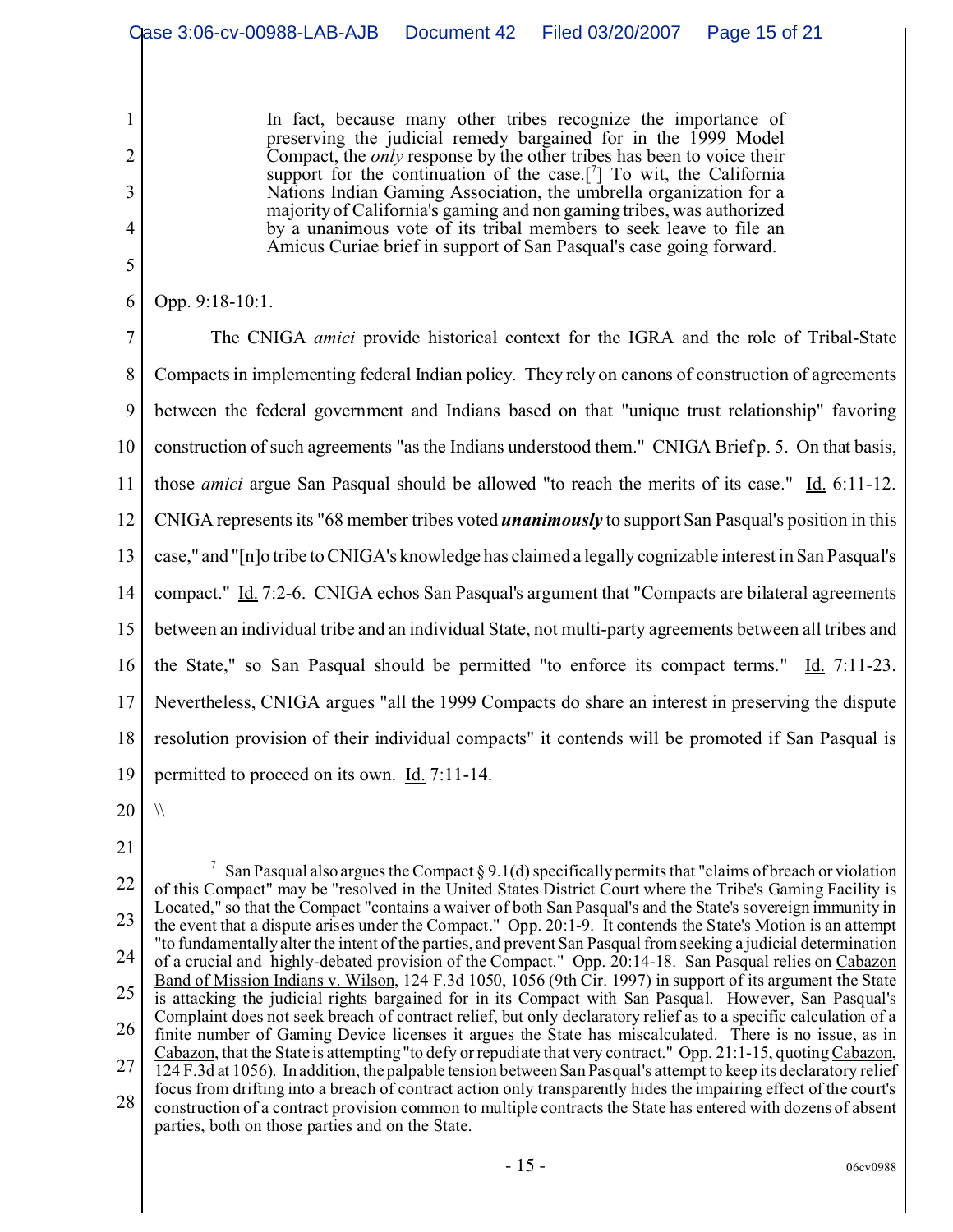1 2 3 4 5 6 7 8 9 10 11 12 13 The Rumsey *amici* dispel San Pasqual's and the CNIGA*amici*'s suggestions all Gaming Tribes universally support San Pasqual's unilateral pursuit of declaratory relief to increase the aggregate limitation on Gaming Devices contained in the common formula incorporated into each 1999 Compact. The Rumsey *amici* urge dismissal of this action on grounds at least those 1999 Compact Tribes who have since negotiated amendments to their Compacts with the state -- if not all the 1999 Compact Tribes as well -- are indispensable parties who are immune from suit and cannot be joined. Those *amici* explain Rumsey and certain other tribes renegotiated and amended their Gaming Compacts with the State in 2004, in reliance on the State's determination under the 1999 Compact formula an overall aggregate limit of 32,151 licenses were available to most of the Gaming Tribes, who continue to operate under the 1999 Compacts. They contend they relied on that figure for purposes, among others, of calculating how much each renegotiating tribe felt it was able and willing to pay the State for additional licenses. The State argues the other tribes' beneficial interest in the outcome of this litigation is not simply "market share."

> While some tribes have negotiated Compact amendments to increase market share, they have done so based upon the mutual understanding amongst all Compact parties that a finite number of licenses [is] available statewide under the 1999 Compact. . . .[T]he harm to interests of tribes with Compact amendments is very real, as is the harm to the State and all 1999 Compact tribes.

18 Reply 4:4-11.

14

15

16

17

19 20 21 22 23 24 25 26 27 28 The court finds the absent parties have a legally protected interest in the suit, under either a "fixed fund" theory or under the theory that interests arising from terms in bargained contracts are protected interests, inasmuch as a determination of the maximum number of licenses available collectively to all the 1999 Compact tribes is uniformly applicable to all through a formula common to all those Compacts. The Rumsey *amicus* brief defeats any argument that San Pascal can represent the tribal interests of all the tribes who entered 1999 Compacts. Although the tribes who subsequently renegotiated their tribes may no longer be bound by the aggregate limit calculated under the 1999 Compact formula, they relied on the aggregate limit figure applicable to the 1999 Compacts to make their decisions about the number of additional licenses they would pursue and the consideration they were willing to pay to exceed those limitations. Permitting San Pasqual, or any other of the 1999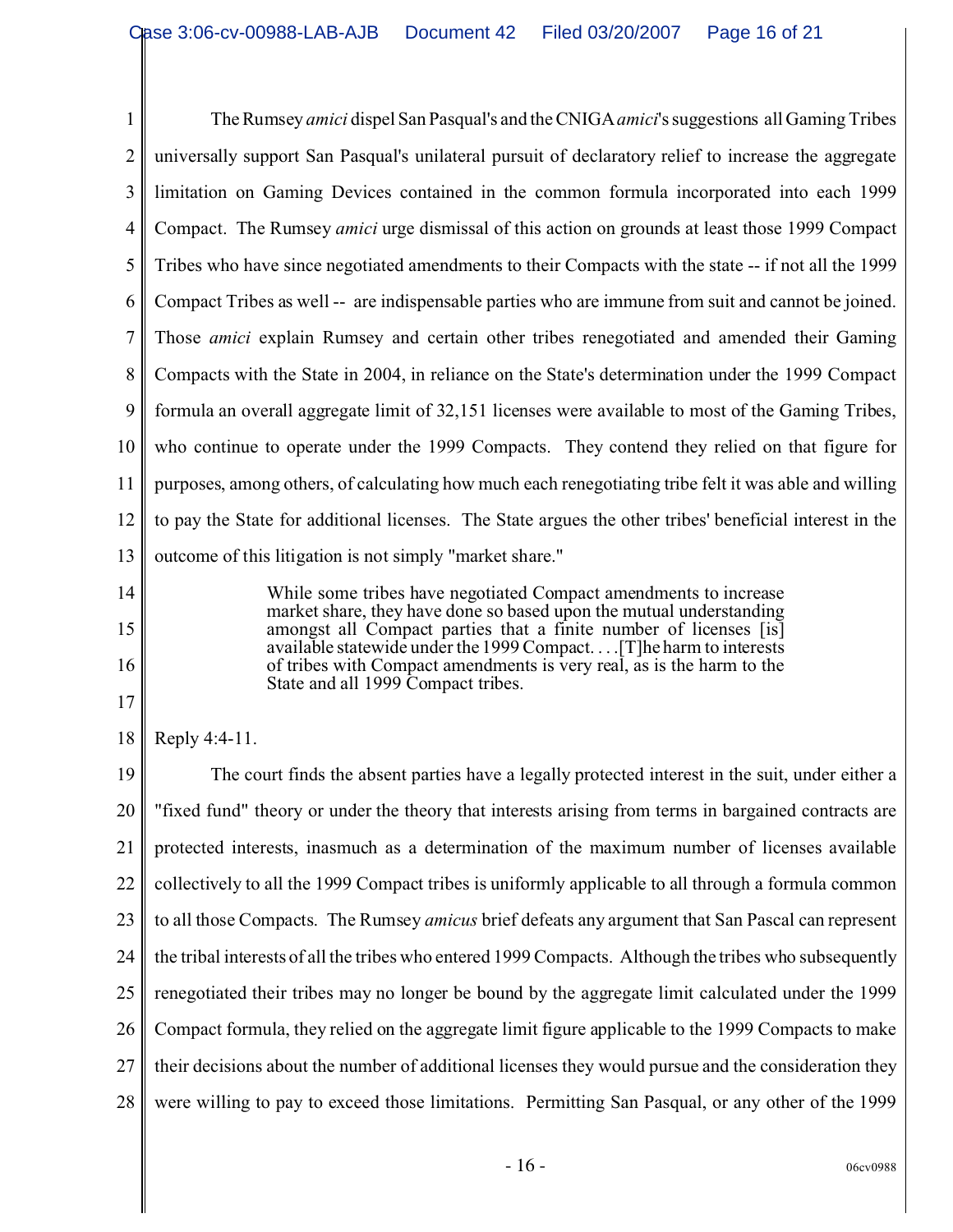1 2 Compact tribes, to unilaterally obtain a judgment declaring a different aggregate maximum number of licenses would impair or impede other tribes' bargains and material assumptions.

3

#### **3. Necessary Parties Cannot Be Joined**

4 5 6 7 8 9 10 11 12 13 The State takes issue with the CNIGA representation that the State can "adequately represent" the position of any 1999 Compact tribe that might share the State's view (CNIGA Brief 8:4-6), observing the Ninth Circuit "has unequivocally held that a governor of a state cannot adequately represent the interests of an absent compacting tribe, even though both the state and the tribe may wish to uphold the legality of a gaming compact." Def.'s Reply To CNIGA Brief 4:28-5:3, *citing* American Greyhound Racing, 305 F.3d at 1023 n.5 ("the State and tribes have often been adversaries in disputes over gaming, and the State owes no trust duty to the tribes"). The court finds the reasoning in Rincon andColusa persuasive on both the necessary parties and the sovereign immunity questions. The court rejects CNIGA's suggestion the waiver of sovereign immunity in the 1999 Compacts at Section 9.4 would permit joinder of the other tribes in these circumstances. CNIGA Amicus Brief 11:17-23.

14

### **4. The Necessary Parties Are Indispensable**

15 16 17 18 19 20 21 22 23 The court next decides whether the absent necessary parties are indispensable. San Pascal and CNIGA argue the court could limit the application of prospective, equitable relief to San Pascal, so no other tribes would be prejudiced. However, were San Pascal to prevail here, it would undoubtedly pursue additional Gaming Device licenses in reliance on the higher declared aggregate number available. At a minimum, those absent tribes with Compact amendments who relied on the fixed license pool remaining unchanged from the number calculated by the State in 2002 would be prejudiced, as discussed in the Rumsey *amicus* brief and above. The fixed nature of the license pool was a material term all parties to the 1999 Compacts bargained for, including those who subsequently negotiated amendments to their compacts with the State.

24

#### **a. Prejudice**

25 26 27 The court finds the prejudice prong of the Rule 19 dismissal analysis is satisfied. The State articulates the adverse effects on absent parties were the court to proceed with the declaratory relief San Pasqual seeks, in particular those tribes aligned with the Rumsey tribe:

28

[San Pasqual's] narrow approach necessarily ignores the interests of 1999 Compact Tribes that have negotiated amendments that permit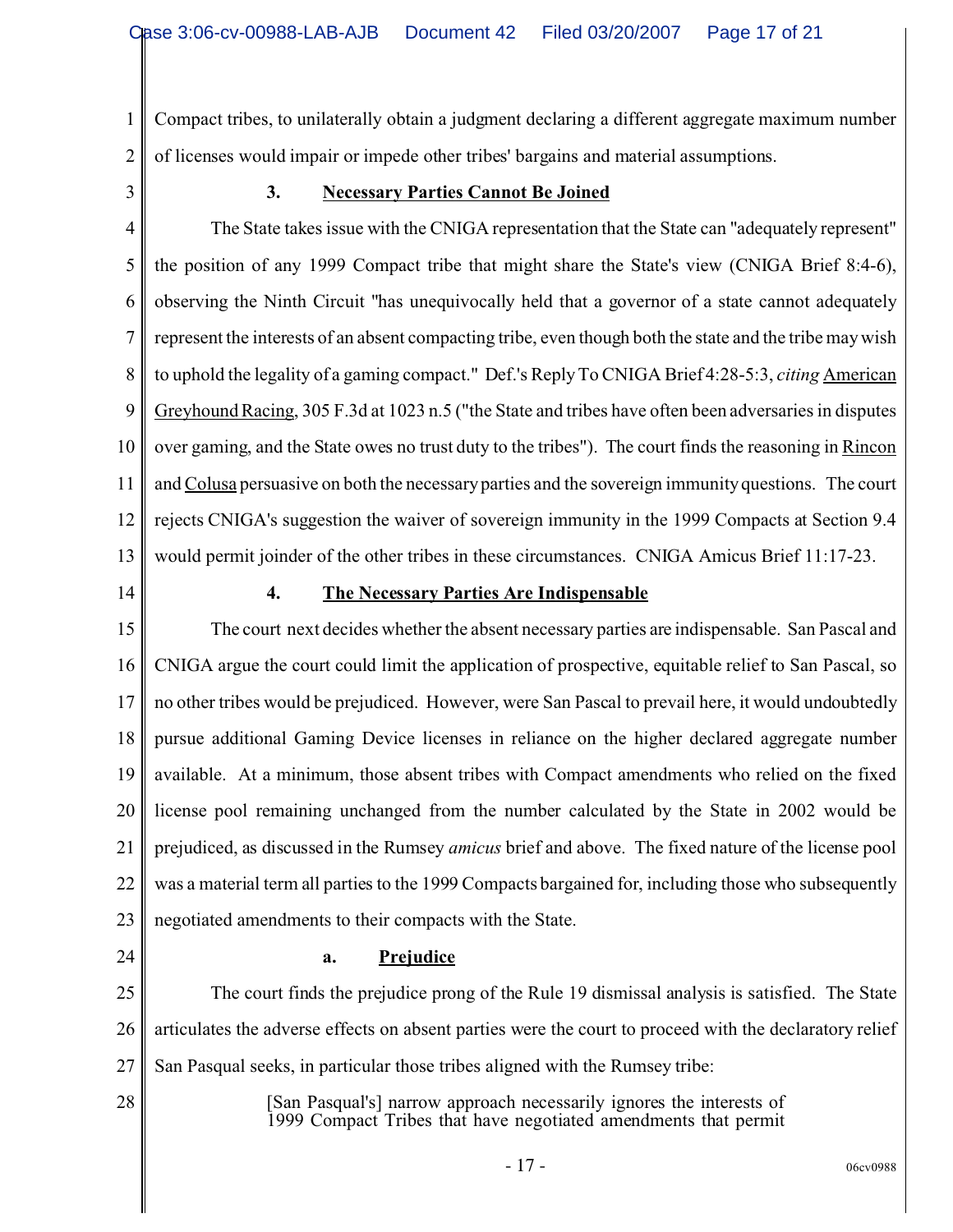|                | Case 3:06-cv-00988-LAB-AJB<br>Filed 03/20/2007<br>Document 42<br>Page 18 of 21                                                                                                                                                  |  |  |  |  |  |
|----------------|---------------------------------------------------------------------------------------------------------------------------------------------------------------------------------------------------------------------------------|--|--|--|--|--|
|                |                                                                                                                                                                                                                                 |  |  |  |  |  |
| 1              | them to operate additional Gaming Devices in exchange for increased<br>responsibilities. The amendments were based upon, <i>inter alia</i> , a mutual<br>understanding between the State and each of those tribes regarding the |  |  |  |  |  |
| $\overline{2}$ |                                                                                                                                                                                                                                 |  |  |  |  |  |
| 3              | Compact's aggregate Gaming Device limit. To permit San Pasqual to<br>proceed with this action and possibly obtain the same benefit for itself                                                                                   |  |  |  |  |  |
| 4              | without a corresponding increase in obligations would significantly<br>prejudice those tribes' -- and the State's -- interest.                                                                                                  |  |  |  |  |  |
| 5              | Mot. 12:14-20.                                                                                                                                                                                                                  |  |  |  |  |  |
| 6              | The State also articulates prejudice that would flow to the other 1999 Compact Tribes who,                                                                                                                                      |  |  |  |  |  |
| $\overline{7}$ | like San Pasqual, have not renegotiated their compacts if San Pasqual succeeds in this action.                                                                                                                                  |  |  |  |  |  |
| 8              | For example, the most obvious detriment would flow to tribes currently                                                                                                                                                          |  |  |  |  |  |
| 9              | operating the 1999 Compact-maximum 2,000 Gaming Devices, as they<br>are necessarily ineligible for additional licenses, and the tribes with low                                                                                 |  |  |  |  |  |
| 10             | priority in the license draw process could receive no new licenses.<br>These tribes would certainly be harmed if this Court determines -- as<br>San Pasqual requests -- at lest 10,549 more licenses are available to           |  |  |  |  |  |
| 11             | competing tribes.                                                                                                                                                                                                               |  |  |  |  |  |
| 12             | Mot. 12:23-28.                                                                                                                                                                                                                  |  |  |  |  |  |
| 13             | <b>Shaping Of Relief</b><br>b.                                                                                                                                                                                                  |  |  |  |  |  |
| 14             | The CNIGA amicus curiae brief argues the court has "better options available to it to address                                                                                                                                   |  |  |  |  |  |
| 15             | the issues the State raises," and should not use the "drastic measure" of a Rule 19 dismissal to address                                                                                                                        |  |  |  |  |  |
| 16             | "the potential interests of those tribes," even were the court to find the absent tribes to be necessary                                                                                                                        |  |  |  |  |  |
| 17             | parties. CNIGA Brief 2:3-9. CNIGA urges the court not to dismiss under Rule 19, but rather to shape                                                                                                                             |  |  |  |  |  |
| 18             | "prospective equitable relief" in the form of an injunction to "provide plaintiff San Pascal with                                                                                                                               |  |  |  |  |  |
| 19             | complete relief, with no need to extend statewide to all tribes." CNIGA 9:28-10:2. The expectation                                                                                                                              |  |  |  |  |  |
| 20             | appears to be that if the court reached and granted the SAC declaration San Pascal seeks, then the State                                                                                                                        |  |  |  |  |  |
| 21             | would have to revisit its denial of additional gaming licenses on grounds none remained available                                                                                                                               |  |  |  |  |  |
| 22             | because the aggregate limit had been reached. The court fails to appreciate how a uniform term in all                                                                                                                           |  |  |  |  |  |
| 23             | the 1999 Compacts setting an aggregate limit affecting every 1999 Compact tribe can be separately                                                                                                                               |  |  |  |  |  |
| 24             | adjudicated as to any individual tribe who challenges the State's number without circumventing the                                                                                                                              |  |  |  |  |  |
| 25             | 1999 Compact bargain as well as the Compact terms relating to Compact amendments. The court                                                                                                                                     |  |  |  |  |  |
| 26             | finds no unique relief for San Pasqual can be shaped that would not materially impact the interests of                                                                                                                          |  |  |  |  |  |
| 27             | all other Class III Gaming tribes. Moreover, the nature of the "injunction" CNIGA refers to is unclear.                                                                                                                         |  |  |  |  |  |
| 28             | $\sqrt{}$                                                                                                                                                                                                                       |  |  |  |  |  |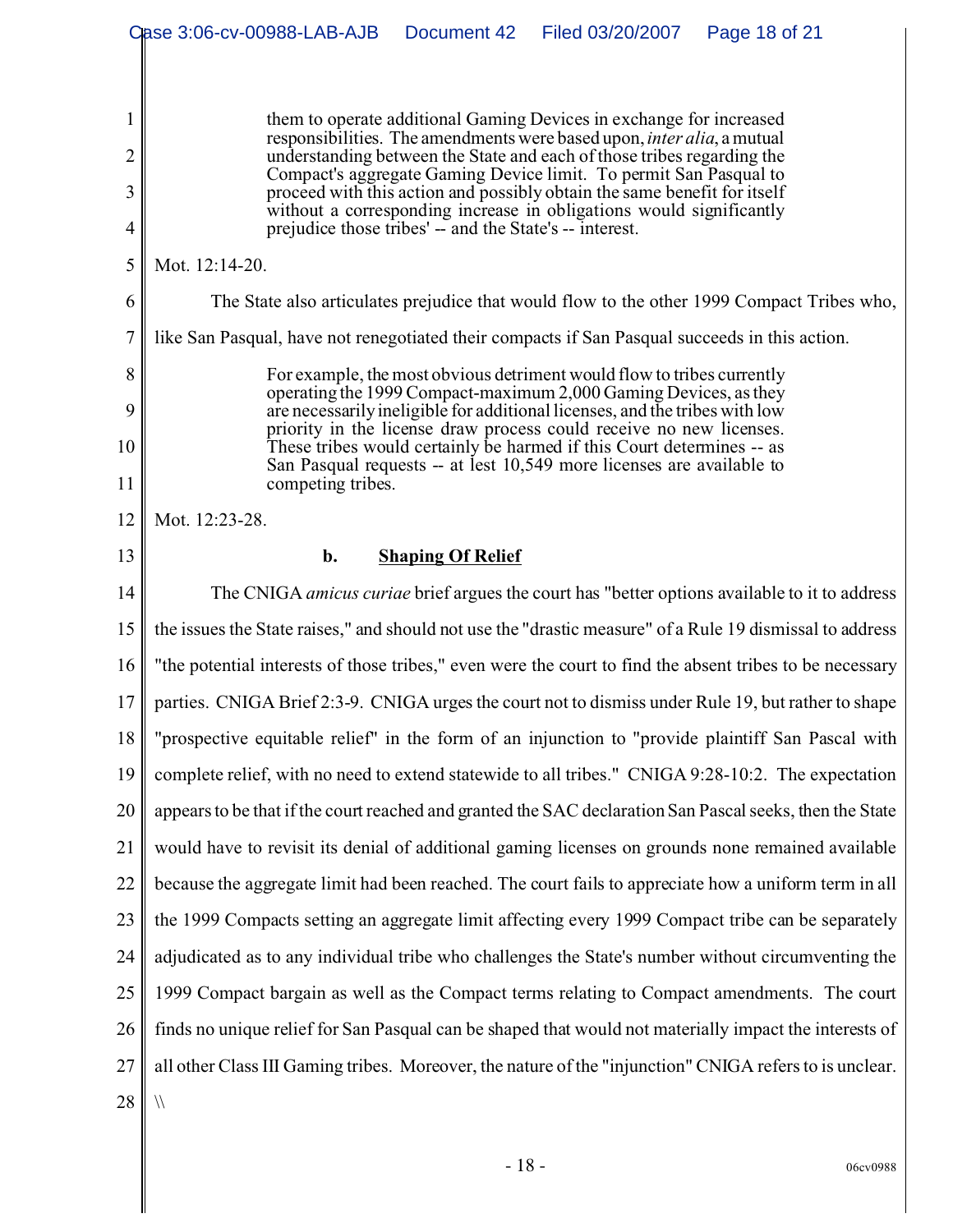1 2 San Pasqual neither requests, nor would the court order in these circumstances, the State to issue the additional Class III Gaming Devices San Pasqual sought and was denied through the draw process.

3

#### **c. No Adequate Remedy Without The Absent Parties**

4 5 6 7 8 9 10 11 12 13 14 15 San Pasqual wants its calculation of the statewide aggregate limit substituted in place of the State's calculation. One obvious risk were the court to reach that question in the absence of all tribes on a theory of bilateral contract is that each tribe could independently propose a variant of that number and pursue inconsistent declarations of a term uniformly and contractually applicable to all. The remedy would also be "inadequate" here because San Pasqual assumes all tribes support increasing the ceiling of available licenses, whereas, at a minimum, the Rumsey *amici* relied on the State's lower figure in renegotiating their own Compacts. San Pasqual does not explain how, under its "bilateral contract" theory, any upward adjustment to the State's determination of the aggregate number of Gaming Device licenses for purposes of San Pasqual's application for more could be reconciled with any other tribe's bilateral contract claim for a judicial declaration of a different figure. The State would be in an untenable position *vis-a-vis* the implementation of a maximum number of licenses to award process through the draw process.

16

#### **d. Alternative Forum**

17 18 19 20 21 22 23 24 25 26 27 28 The "alternative forum" element also weighs for dismissal. CNIGA invokes "settled canons of federal Indian law" in support of San Pasqual's effort to save its SAC from dismissal that shed little light on the Rule 19 analysis. Both San Pascal and CNIGA argue dismissal would "nullify the express right of tribes to seek judicial remedies for state *breaches of compact* . . . " CNIGA Brief 8:10-11. However, San Pasqual is not pursuing a cause of action for breach of contract in this case. Defendants observe San Pasqual is free to request renegotiation of an amended Compact with the state as an alternative to this litigation attempting to force the issuance of additional licenses. Compact amendments were the contractually contemplated means to increase the number of licenses a tribe is authorized to pursue. Mot. 13:4-7. The CNIGA *amici* argument the State's suggestion is a "false remedy" because of "an alleged breach of the Tribe's existing compact" is unpersuasive. Id. 12:20-24. The absence of a judicial forum to achieve its goal does not prevent dismissal when the other Rule 19 elements are satisfied. *See, e.g.* Quileute Indian Tribe v. Babbitt, 18 F.3d 1456, 1460 (9th Cir. 1994)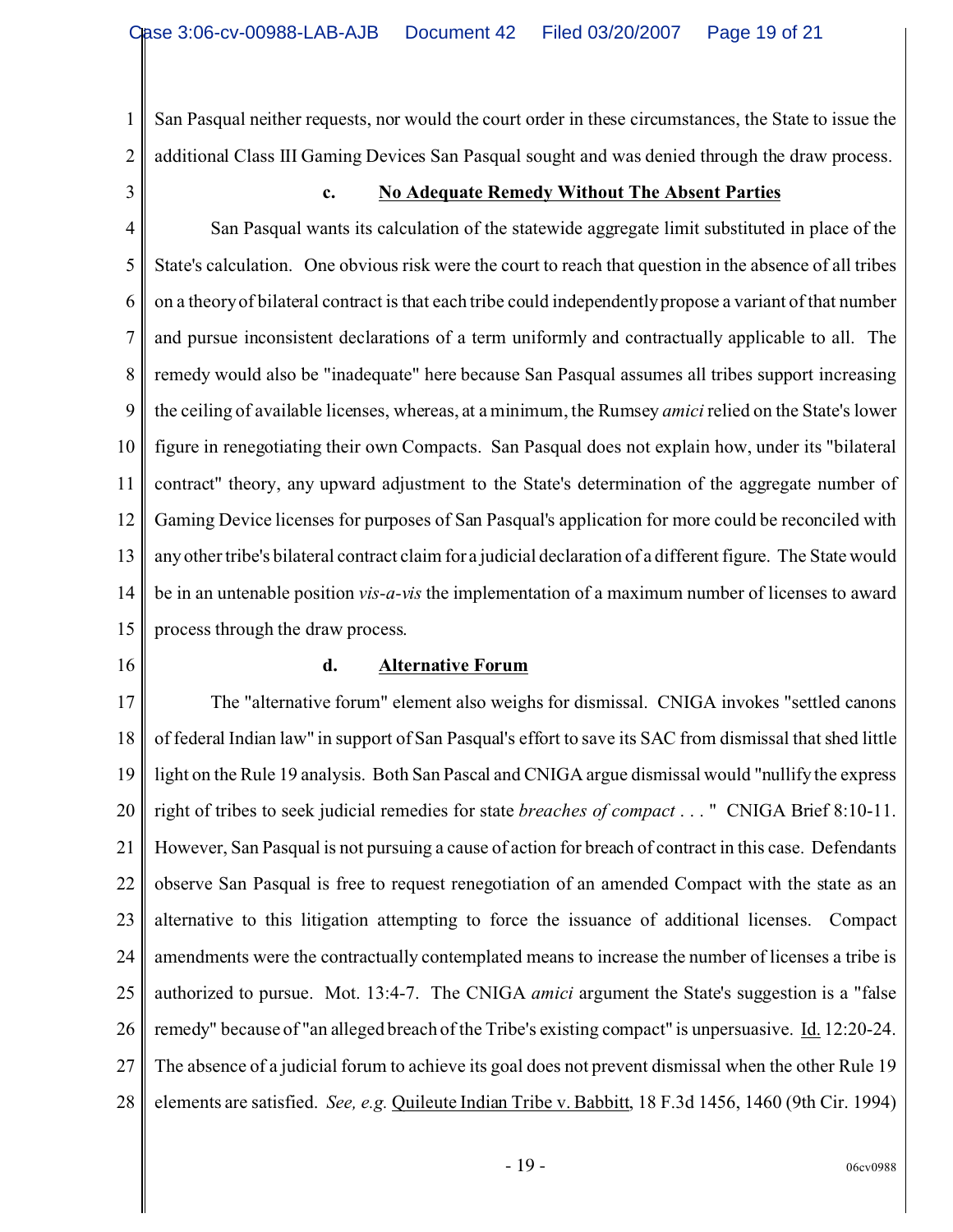1 2 3 4 5 ("lack of an alternative forum does not automatically prevent dismissal of a suit"); Dawavendewa v. Salt River Project Agric. Improv. and Power Dist., 276 F.3d 1150, 1162 (9th Cir. 2002) (listing cases); Wilbur v. Locke, 423 F.3d 1101, 1115 (9th Cir. 2005) (finding absent Indian tribe indispensable despite lack of an alternative forum); Manybeads v. United States, 209 F.3d 1164, 1166 (9th Cir. 2000) (same).

6

# **H. The Case Must Be Dismissed "In Equity And Good Conscience"**

7 8 9 10 11 12 13 14 15 In consideration of all the argument, evidence, and authority presented, the court finds this case must be dismissed for inability to join indispensable parties. The absence of all Tribes who have relied on the State's calculation of the total aggregate number of Gaming Devices, under a formula common to every 1999 Compact, does not permit the court, in "equity and good conscious," to decide a single tribe's calculation of that aggregate total that conflicts with the State's operative figure. With respect to both the tribes claiming an interest in this action (*see* Rumsey *amicus curiae* brief) and with respect to all the1999 Compact tribes, like San Pascal, which have not renegotiated their 1999 Compacts, the Rule 19 joinder criteria are satisfied, but each absent tribe cannot be joined due to their sovereign tribal immunity.

16 17 18 19 20 21 22 23 24 25 Tribes like Rumsey, who renegotiated their Compacts with the State in 2004 in reliance on the aggregate maximum number of licenses available to the remaining 1999 Compact tribes, "claim an interest relating to the subject of the action and [are] so situated that the disposition of the action may (i) as a practical matter impair or impede [their] ability to protect that interest. . . ." Rule 19(a). A legally protected interest is created by the term of the 1999 Compact setting the formula and the aggregate limit of Gaming Device licenses. In addition, to resolve a dispute over the State's interpretation of the maximum aggregate number of licenses without the participation of all 1999 Compact signatories risks impairing or impeding the absent tribes' interest. The formula is common to all the 1999 Compacts, and the State has declared and has enforced the finite number of licenses it calculates under that formula.

26 27 28 Moreover, despite San Pasqual's effort to characterize the relief it seeks as prospective, the State demonstrates the practical effect should San Pascal obtain the relief it seeks would be "purely substantive and retroactive." The tribe wants the court "to overturn the State's 2002 calculation of the